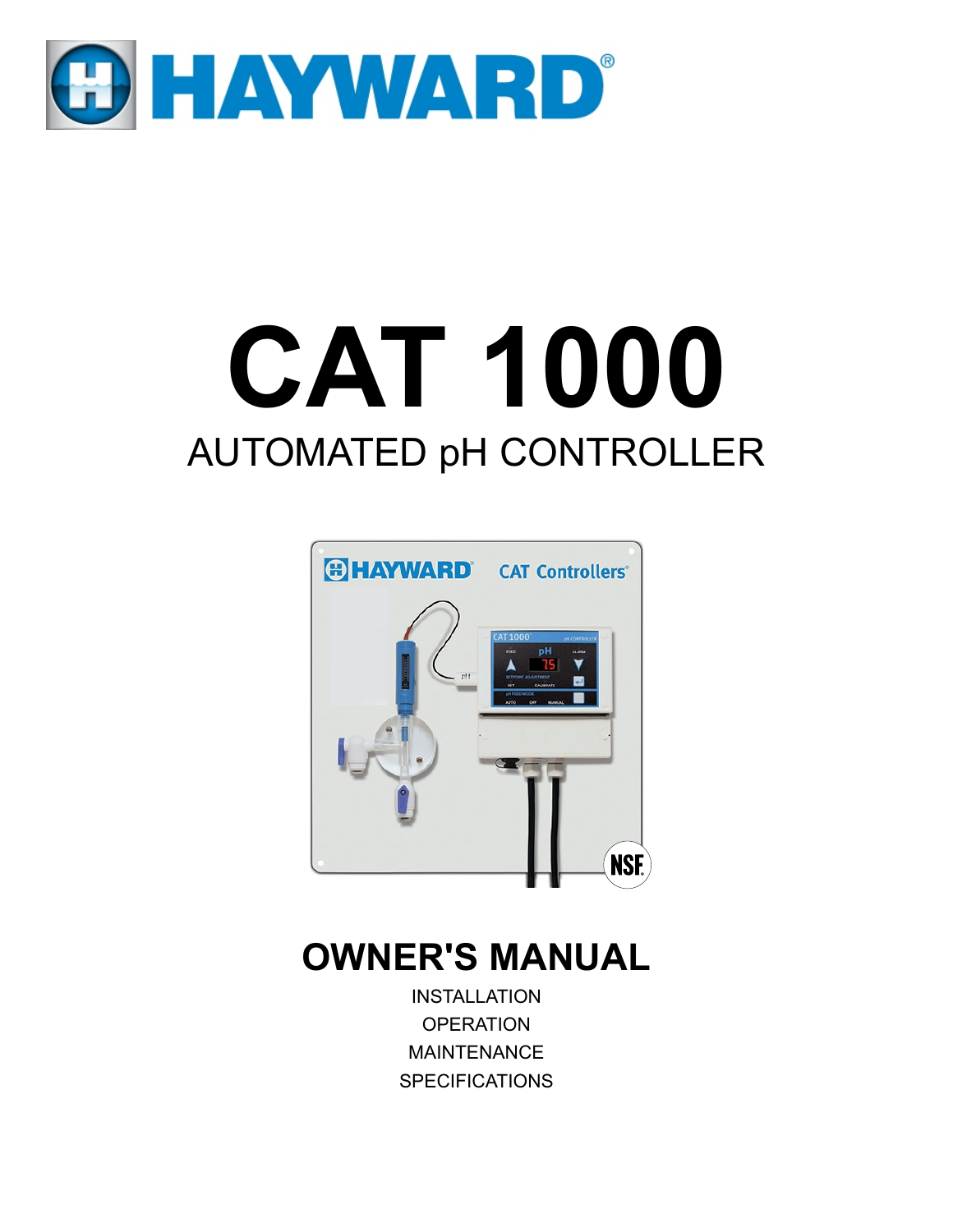### **FOREWORD**

Congratulations on your wise investment. The product you have selected from the CAT 1000 line of automated controllers should provide you with substantially reduced chemical maintenance, improved compliance with safe water quality standards, chemical cost savings, and many years of reliable operation. All CAT controllers incorporate state of the art microprocessor-based design technology to provide sophisticated control functions at an affordable price.

Although CAT controllers are relatively simple to install, please take the time to read this entire manual, compare package contents with the parts list, and gather all tools required before beginning installation. Improper installation may void the warranty and create unnecessary hazards. Properly preparing for installation will also reduce facility down-time.

For the purposes of this manual, it is presupposed that the installer is familiar with the physical characteristics of the pool or spa to be automated. As is the case when installing any filtration system component, all recirculating pumps, heaters, etc. need to be turned off prior to installation of the controller. If the filtration system is located below water level, additionally adjust all valves required to eliminate pressure from the system.

Physically, installation of a CAT controller is no more challenging than installation of a chemical feeder. Any swimming pool contractor or maintenance engineer should have the tools and knowledge to perform the installation. Our technical support line can also be used to answer any questions pertaining to controller installation.

Remember that your new CAT controller is not a substitute for performing regular manual water chemistry testing. Never operate a water chemistry controller without a flow sensor, power interlock, or other means of ensuring that chemicals will not be fed without proper filtration system recirculation.

Congratulations on your purchase and welcome to the world of chemical automation. Please complete and return your warranty registration card today.



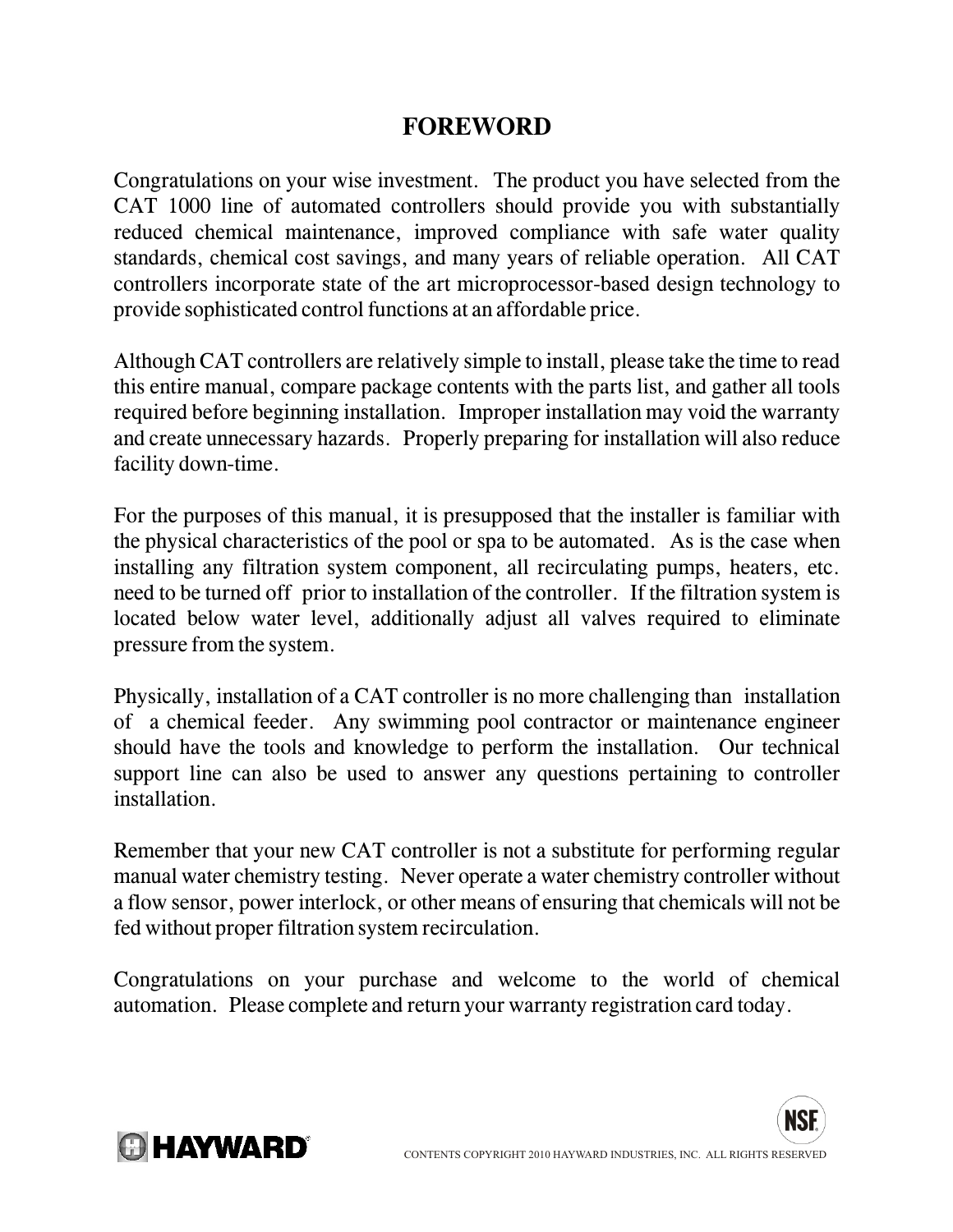# **TABLE OF CONTENTS**

| Chemical Automation with the CAT 1000 | Section 1.  |
|---------------------------------------|-------------|
| Components of a CAT System            | Section 2.  |
| <b>Important Safety Information</b>   | Section 3.  |
| <b>Packaging Contents</b>             | Section 4.  |
| <b>Standard Installation</b>          | Section 5.  |
| Preparing Pool or Spa Water Chemistry | Section 6.  |
| Setting and Operating the CAT 1000    | Section 7.  |
| <b>Advanced (Dealer) Setup Mode</b>   | Section 8.  |
| <b>Display Functions</b>              | Section 9.  |
| Maintenance                           | Section 10. |
| Troubleshooting                       | Section 11. |
| Specifications                        | Section 12. |
| Warranty                              | Section 13. |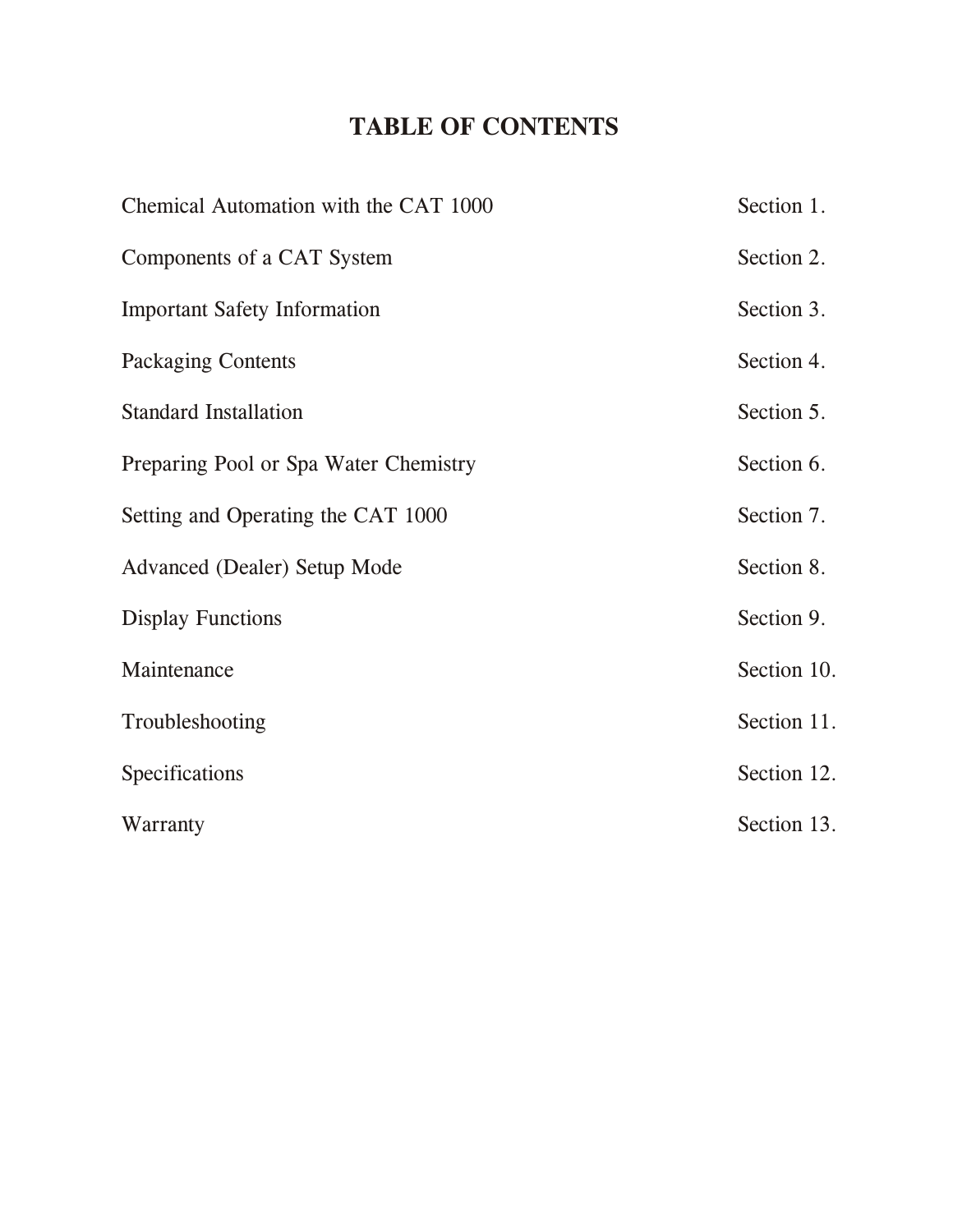# **SECTION 1. CHEMICAL AUTOMATION WITH THE CAT 1000**

A pool operator typically checks and adjusts pool or spa water chemistry hourly at best. The CAT 1000 continuously monitors pH, constantly adjusting the feeding of chemicals on a basis proportional to the demand. The results include elimination of "human error", accurate and reliable maintenance of chemical levels twenty-four hours a day, compliance with safe water chemistry standards, reduced burden on operating staff, and a reduction of chemical usage and costs.

The following graph (Illustration 1.) compares typical pH levels when chemistry is adjusted manually versus automatically with the CAT 1000 controller.

# ILLUSTRATION 1. MANUAL -VS- CAT AUTOMATED CONTROL



**A HAYWARD** 

CONTENTS COPYRIGHT 2010 HAYWARD INDUSTRIES, INC. ALL RIGHTS RESERVED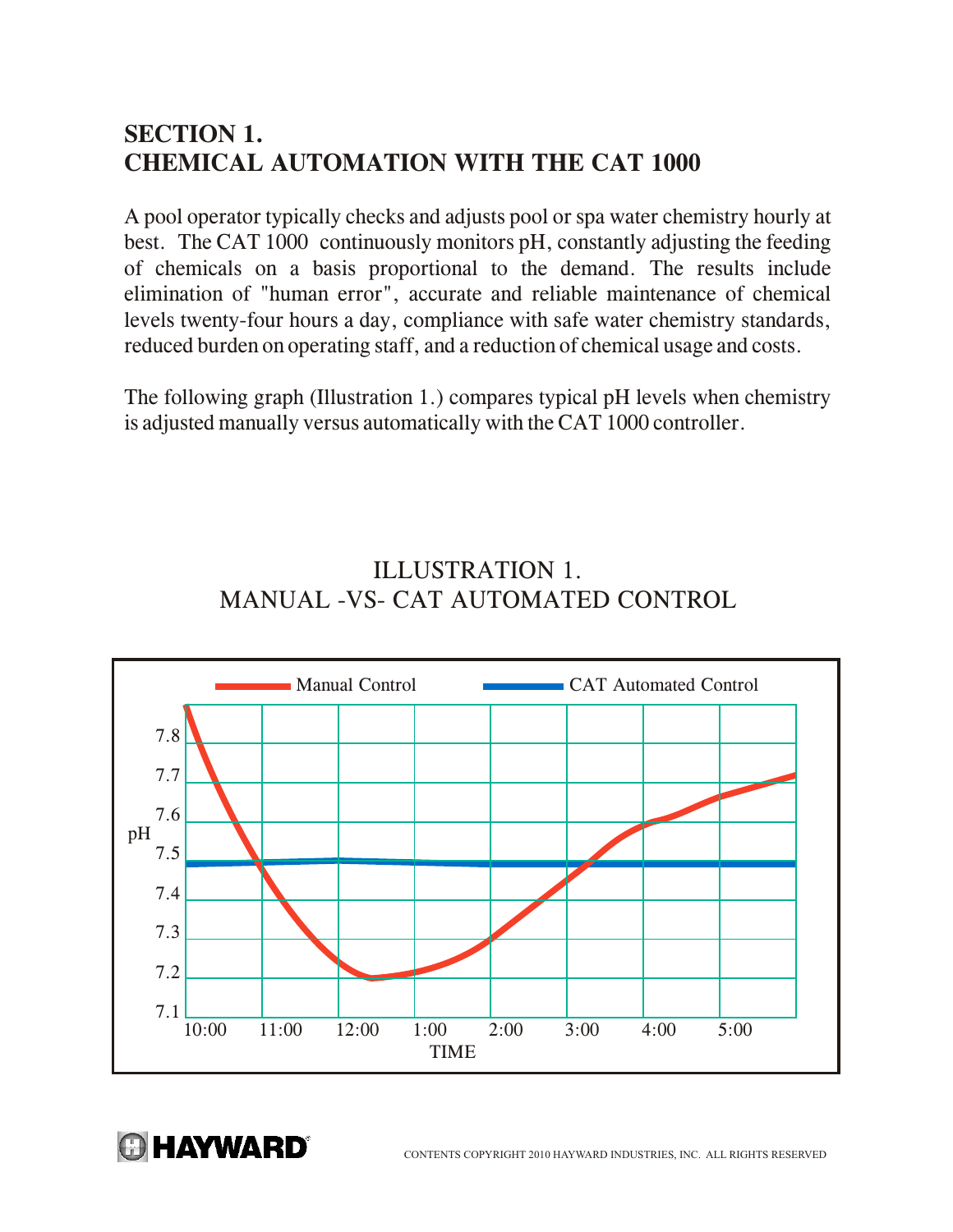# **SECTION 2. COMPONENTS OF A CAT 1000 AUTOMATED SYSTEM**

The following is a description of the components incorporated in a typical CAT 1000 controller system:

**The Professional-Series pH Sensor** samples water from the filtration system and sends signals to the controller indicating the acidity of the water. The ideal pH range for pools and spas is 7.4 - 7.6. The CAT 1000 controller is preset from the factory to maintain pH 7.5. If pH is maintained below 7.4 (too acidic), eye irritation, corrosion of equipment, and damage to the pool or spa surface can occur. If pH is maintained above 7.6 (too alkaline), sanitizer activity is reduced, water may become cloudy, and eye irritation may result.

**The Flow Sensor** (required) monitors the rate of flow across the pH sensor and signals the controller to disable automated chemical feeding during periods when the filtration system is off or low recirculation flow is detected.

**The Flow Cell** provides a convenient location for mounting the pH sensor while ensuring ideal hydraulic conditions to maximize sensor performance and life.

**The CAT 1000 controller unit** scans and interprets the signals from the pH sensor, displays water quality readings in digital format, and activates chemical feeder in proportion to the demand required to maintain the pH setpoint level. The unit incorporates audible and visual safeguard alarms for out of range conditions, calibration adjustment for pH, and mode selections to manually feed or disable feeding. The CAT 1000 controller unit also features an internal micro-computer for unsurpassed accuracy, adaptability, and ease of use. All user-entries and adjustments are made through the touch-screen interface front panel.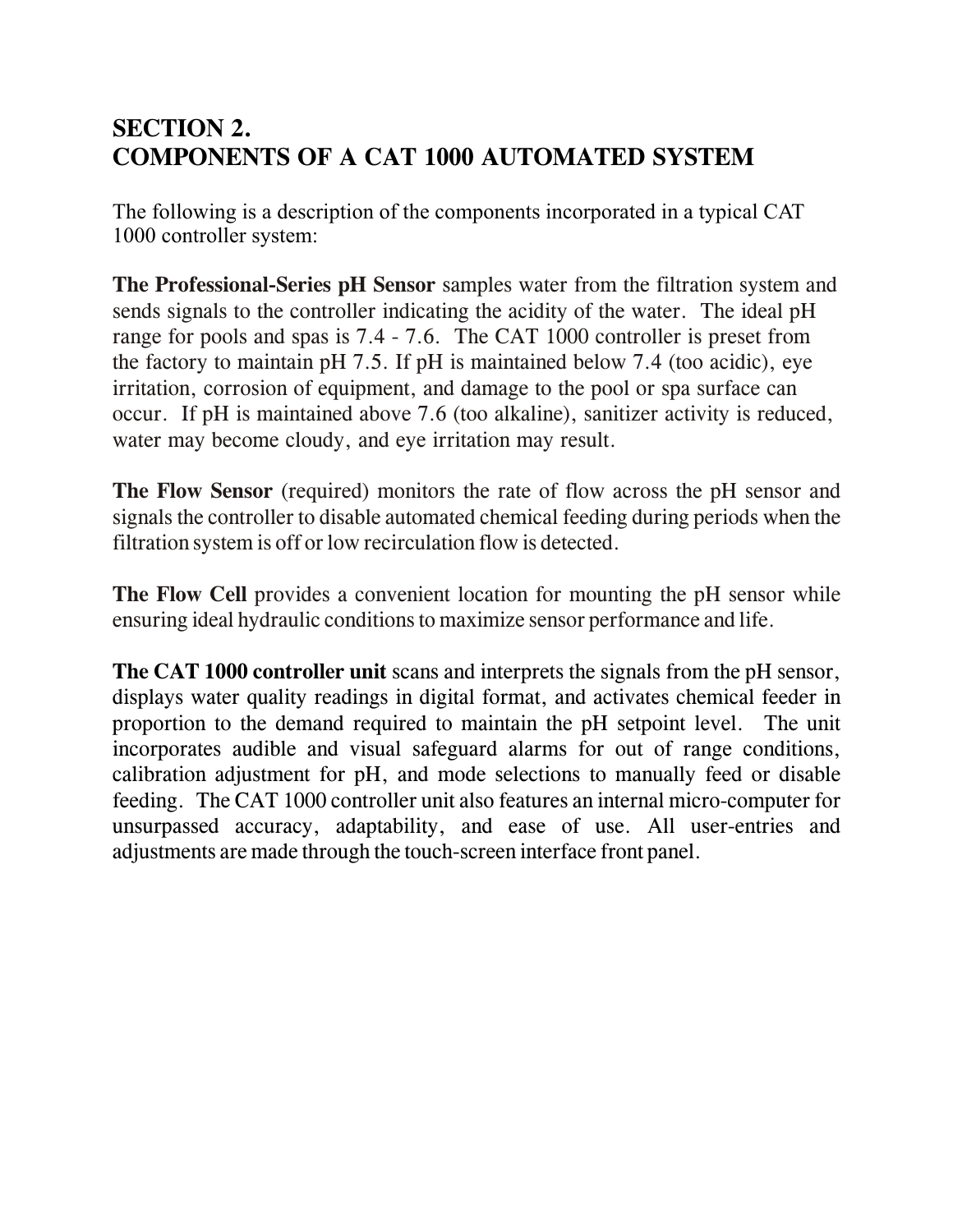# **IMPORTANT SAFETY INFORMATION**

1. WARNING - Important safety information is contained throughout this manual. Read complete instructions prior to installation.

2. WARNING - Risk of Electric Shock. Connect controller only to a grounding type receptacle protected by a ground-fault circuit interrupter (GFI). CAT Controllers recommends installation to a dedicated GFI circuit breaker performed by a licensed electrician.

3. WARNING - Disconnect power before servicing. Other than the fuses, there are no user serviceable parts inside the controller.

4. WARNING - All power cords should be inspected frequently. Any damaged power cords must be replaced immediately to reduce the risk of electric shock. Never operate a controller without functional flow protection.

5. WARNING - Installation requires a properly located GFI protected receptacle. Never use an extension cord for electrical connections to the controller.

6. WARNING - Always mount controller in a safe area not subject to damage by moving objects. Never bury controller power cords.

7. WARNING - Any person using, adjusting, or monitoring the controller must be at least 18 years of age and be familiar with these instructions and the contents of this manual.

8. WARNING - Always take and record manual water chemistry readings in conformance with Health Department requirements. Although automated controllers are a great aid in maintaining healthy water quality, controllers are not a substitute for manual water testing with an accurate test-kit.

9. WARNING - Always read and become familiar with Material Safety Data Sheets (MSDS) and safe handling instructions for all chemicals used with the controller.

10. Caution: The automatic controller should not be installed where it is accessible to the public.

11. Over Feed Timers prevent potentially dangerous, unintentional, dispensing of chemicals. Hayward recommends always having the "Over Feed Time Out" functions enabled as a precautionary measure. By disabling the "Over Feed Time Out" the over feeding of chemicals could occur and create unsafe water chemistry conditions. Over feeding chemicals is dangerous and could potentially harm patrons.

## **KEEP THIS MANUAL FOR FUTURE REFERENCE**

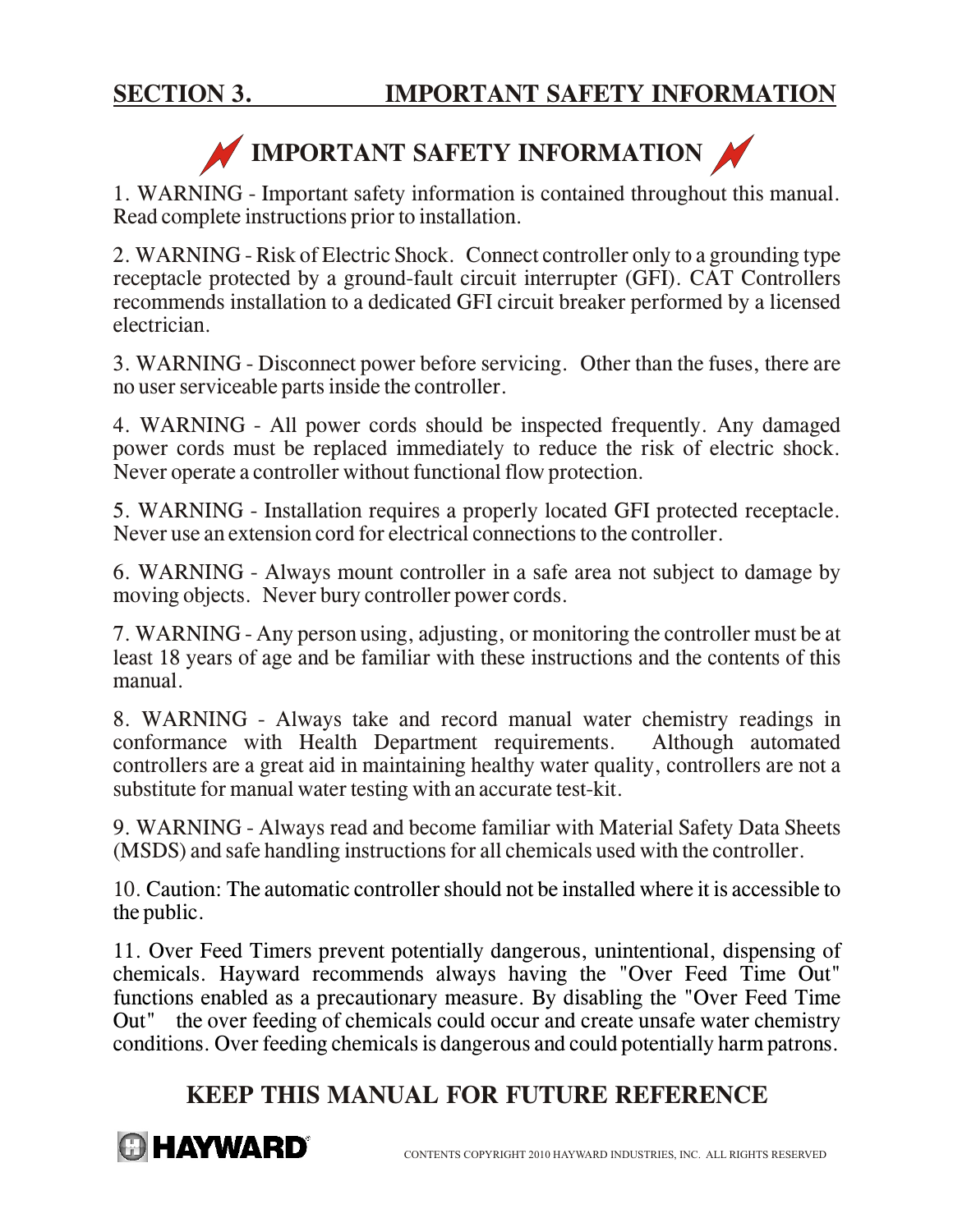Please unpack your new controller system carefully. Do not use a razor or sharp instrument to remove contents. Report any shipping or handling damage immediately to your shipping company. Enclosed in the packaging you should find all of the following:

- (1) CAT 1000 Water Chemistry Controller
- (1) Professional Series pH Sensor with 24" Cable and BNC Connector
- (1) BNC Connector Protective Covers (Remove to Connect Sensor)
- (1) Sensor Storage Container
- (1) CAT 1000 Owner's Manual
- (1) PVC Backboard with Mounting Holes and Stainless Hardware
- (1) Round Machined Acrylic Flow Cell assembled with:
	- (2) 1/4" NPT x 3/8" Tubing Parker Ball Valves
	- (1) Pressure Flow Switch with Cable
- (1) 30' Roll, Black Poly Installation Tubing (3/8" OD)
- (2) 1/4" NPT x 3/8" Tubing True-Seal Connectors

Before commencing installation, please confirm that items listed above have been included. Please report any shortages immediately to the factory.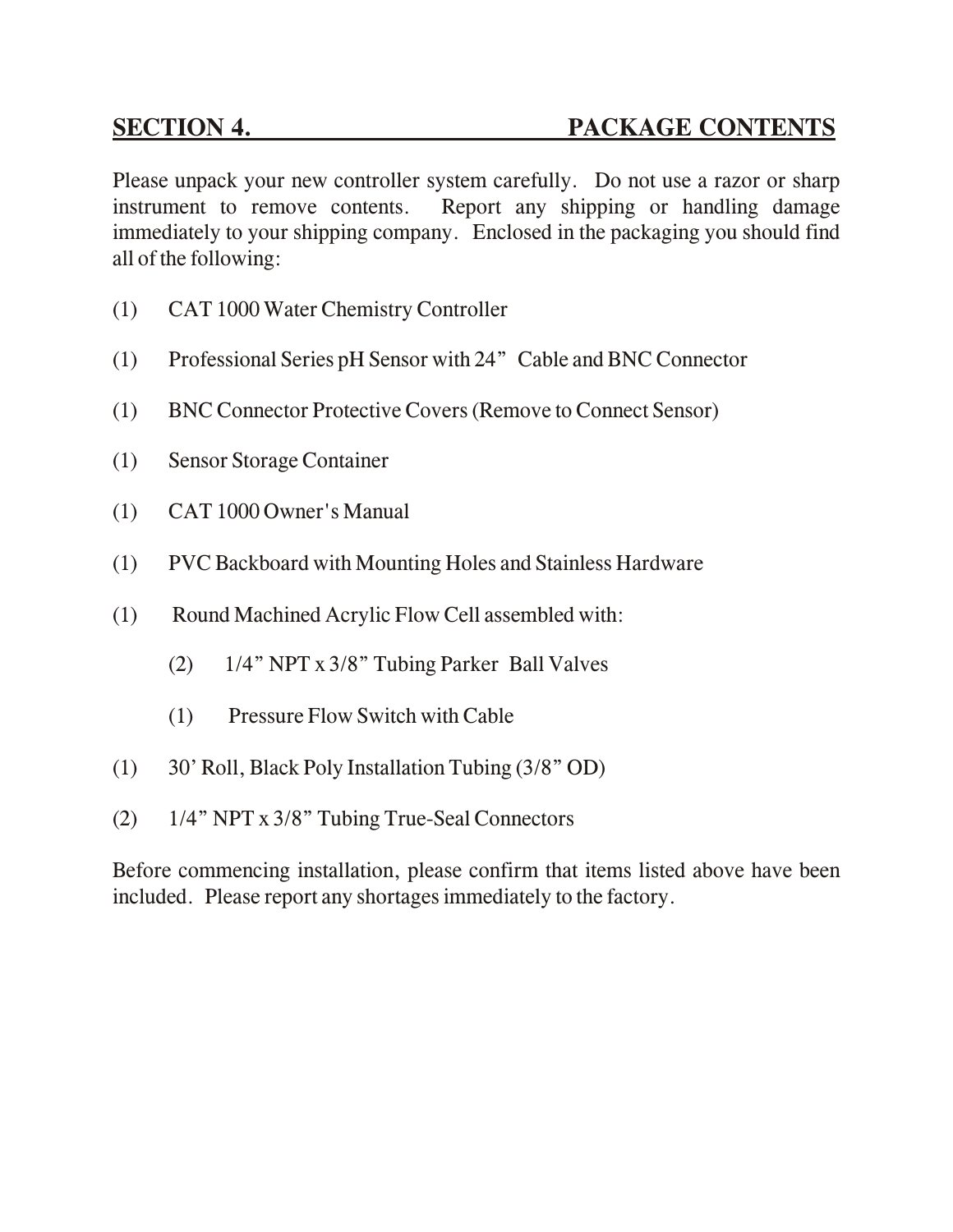# **SECTION 5. INSTALLATION INSTRUCTIONS**

The following tools are recommended for installation: Drill (Cordless preferred) 7/16" Drill Bit 1/4" NPT (National Pipe Tapered) Tap Masonry Drill Bit & Anchors (if required)

13/16" Wrench or Channel-Lock Pliers.

#### **INSTALLATION PROCEDURES**

The key to a successful flow cell installation is in the plumbing. A pressure differential is required to allow clean, untreated water to pass through the cell and across the sensor. We recommend using a CAT Flowcell and fittings to create a pressure-suction "loop" line.

1. Turn off heater, chemical feeders, pump, and any other related equipment. Relieve pressure from filtration system.

2. Select a convenient mounting location for the controller unit which will meet the following criteria:

- A. Facilitates a combined (influent and effluent) maximum tubing run of 30'.
- B. Located a minimum of ten feet from pool or spa.
- C. GFI protected power source available.
- D. Easily accessible to pool or spa operator.
- E. Away from corrosive materials and physical hazards.

3. Securely mount Controller or PVC Backboard on vertical wall.

4. Drill and tap a 1/4" NPT port at a location just down-stream of the filter, but upstream from any chemical injection point. Install a tubing connector, and run flex tubing to the influent flow cell port.

5. Drill and tap a 1/4" NPT port at a location subject to vacuum or reduced pressure. Install the remaining tubing connector and run flex tubing to the effluent flow cell port.

6. Cut a 3" to 6" length of flex tubing and insert into the sample stream port.

7. Remove pH sensor from the plastic storage bottle and save bottle and storage fluid for future use. Apply teflon tape and thread sensor into flow cell.

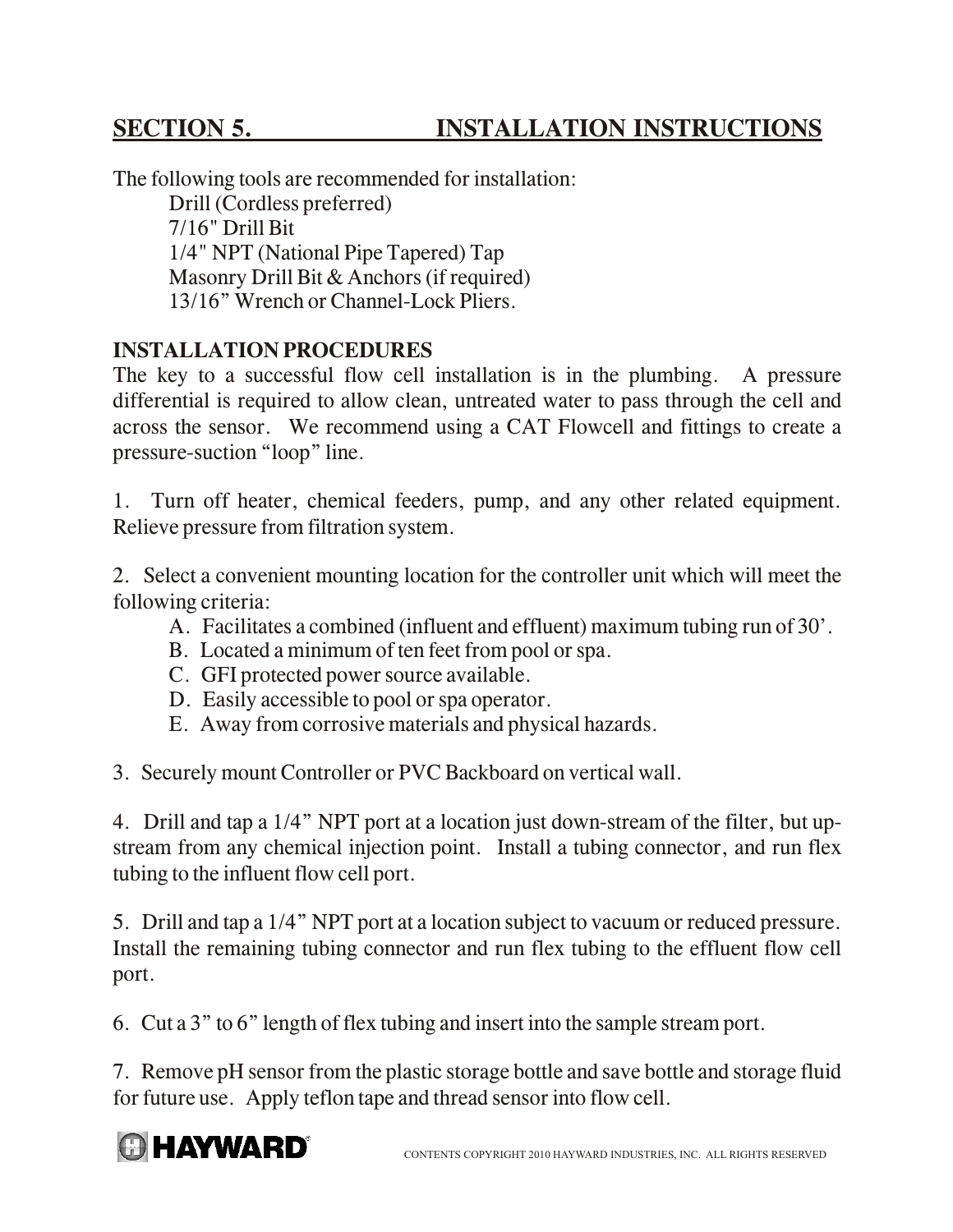8. Remove BNC protective cover from left side of controller unit and store for future use. This cover protects the controller unit from electro-static discharge (ESD) and should be used whenever handling or transporting the controller unit.

9. Connect the pH and Flow sensor cables to the controller unit as labeled. Sensor cables are constructed from a specialized material - never cut or splice.

10. If new or additional chemical feeders are to be used with the controller, install according to manufacturers instructions at this time.

11. Connect chemical feeder to the controller as labeled.

12. Check all electrical and mechanical connections. Resume filtration system operation and check for any leaks.

# ILLUSTRATION 2. CAT 1000 INSTALLATION DIAGRAM



**ALL CHEMICALS MUST BE INJECTED DOWN STREAM FROM HEATER & FLOW CELL**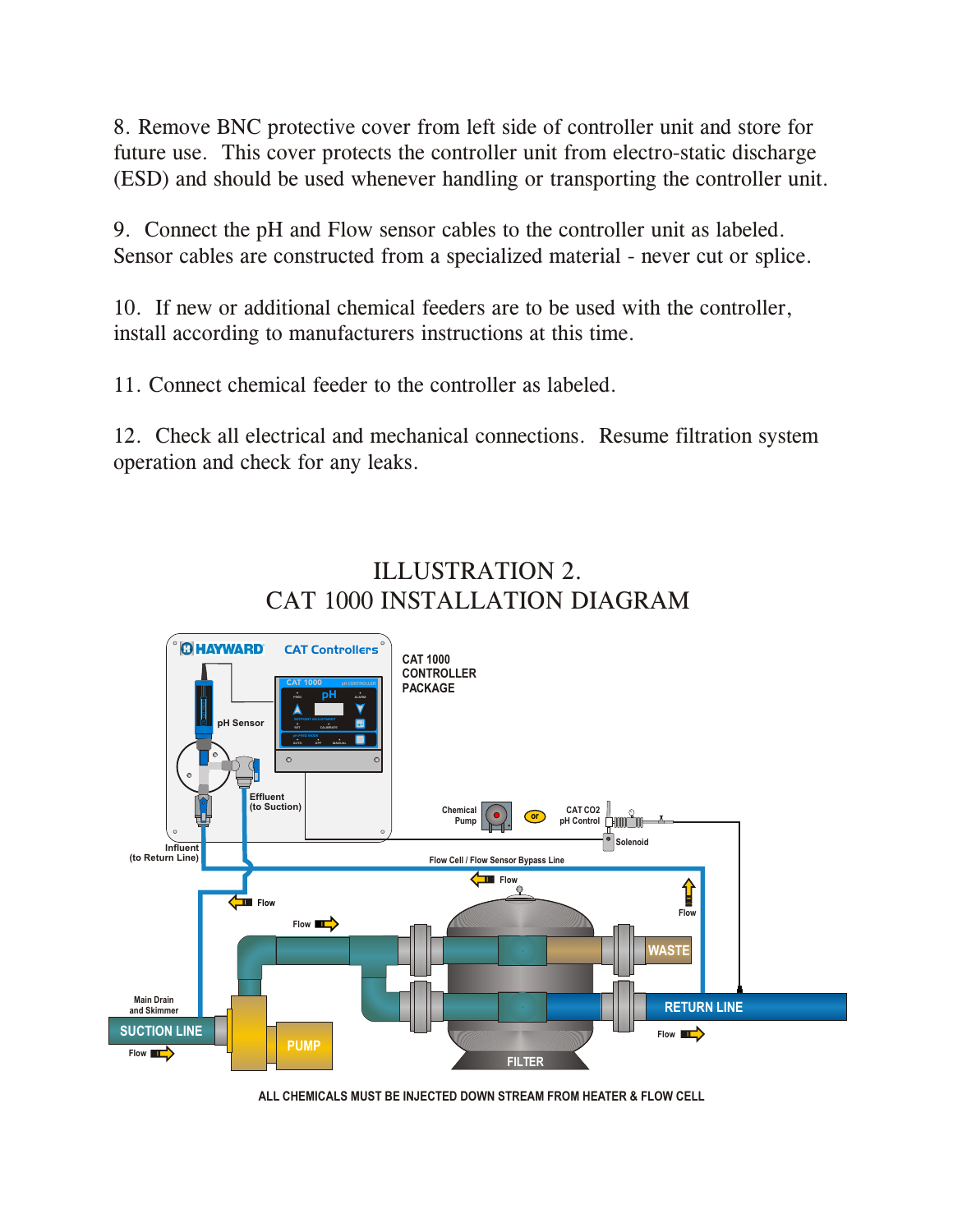### **SECTION 6. PREPARING WATER CHEMISTRY**

Now that your new controller has been physically installed, water chemistry should be tested and adjusted prior to initiating automated control of the pool or spa. Confirm that your pool or spa water conforms to the following ranges before powering on and setting up the CAT 1000.

| <b>TEST</b>                | <b>MINIMUM</b> | <b>IDEAL</b> | <b>MAXIMUM</b> |
|----------------------------|----------------|--------------|----------------|
| pH                         | 7.2            | 7.5          | 7.8            |
| <b>Free Chlorine (PPM)</b> |                | 2            | 3              |
| <b>Bromine (PPM)</b>       | 2              | 3            | 4              |
| <b>Cyanuric Acid (PPM)</b> | $\mathbf{0}$   |              | 100            |
| ORP(mV)                    | 650            |              |                |
| <b>Total Alkalinity</b>    | 80             |              | 120            |
| <b>Calcium Hardness</b>    | <b>200</b>     |              | 400            |

The above table indicates generally accepted guidelines. Always maintain water chemistry according to standards set by your local or State Health Department.

CAT strongly recommends establishing desired pH, sanitizer residual, calcium hardness, total alkalinity, temperature and cyanuric acid levels prior to initiating automated control of the pool or spa.

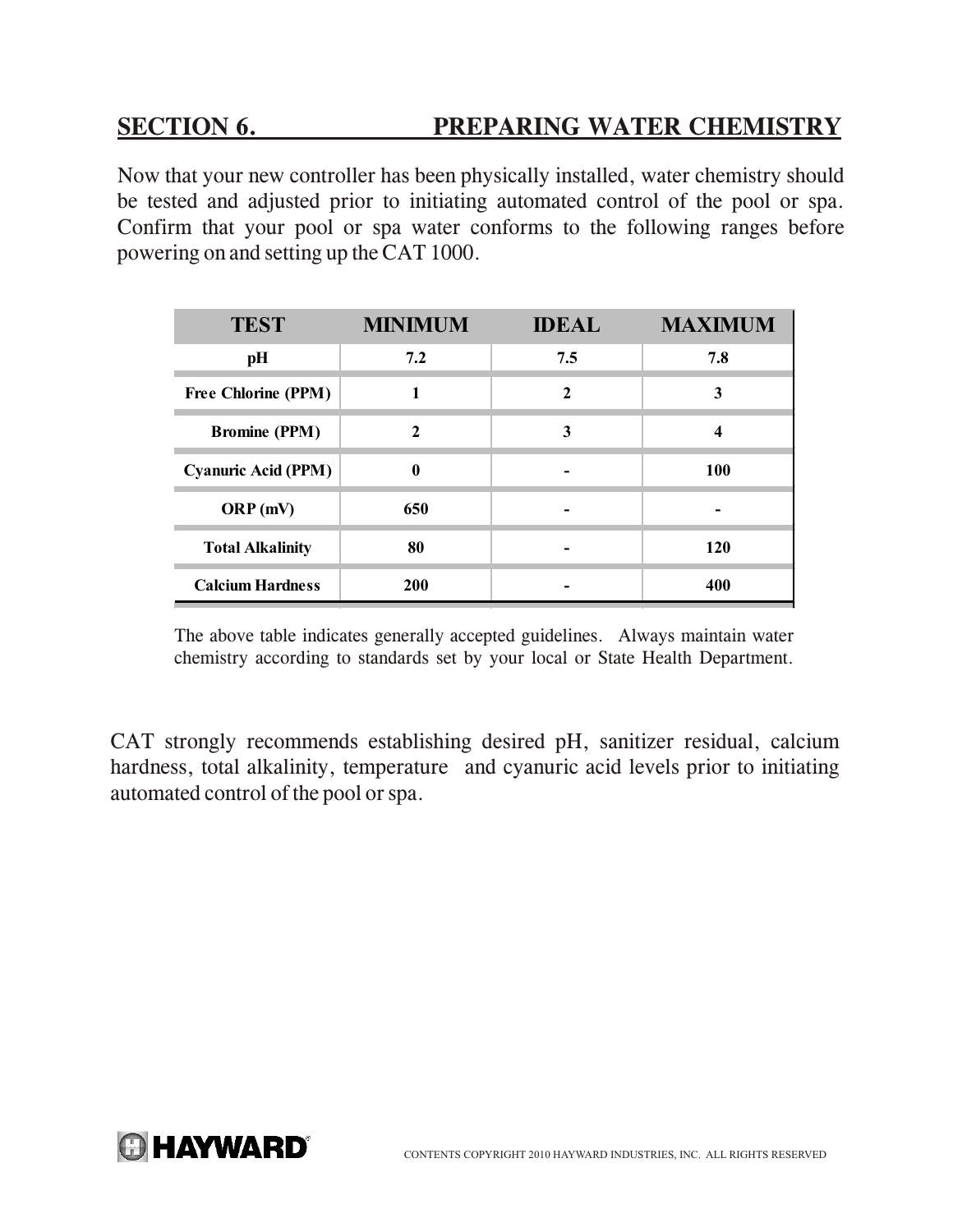# **SECTION 7. SETTING AND OPERATING THE CAT 1000**

Once desired start up chemistry parameters have been established, you are ready to set the CAT 1000 to automatically maintain pH. Please refer to Illustration 3 for controller unit button designations. Button designations appear in bold type.

#### **Selecting Acid or Base Feed**

The CAT 1000 is preset from the factory to operate in the acid feed mode (when pH exceeds the setpoint, the pH chemical feeder is activated). If the sanitizer used at your pool or spa causes the pH to decrease you must select base feed mode. To switch the controller between acid feed and base feed modes, perform the following steps.

1. Press and hold the **Hidden Button** (#1) for five seconds to enter advanced setup mode.

2. Scroll to pFD and press the enter key. Scroll to select A for acid feed or B for base feed. Press the Enter key to set your selection, then press the **Hidden Button** (#1) again to return to normal operating mode.

As the unit powers on, the digital pH readout will display an "A" or "B" indicating whether acid feed or base feed mode has been activated.

#### **Calibrating pH**

Readings from the CAT **1**000 are far more accurate than those obtained from most liquid test standards. To match manual water testing results or compensate for a depleted or unclean pH sensor, the pH channel of the controller may be calibrated as follows:

- 1. Press the **pH Setpoint Adjustment Button** (#4) twice, illuminating the green "CALIBRATE" LED.
- 2. Press the arrow-shaped **pH Channel Increase Button** (#2) or **pH Channel Decrease Button** (#3) until the digital display matches your manual pH test reading.
- 3. The controller will automatically return to the normal operating mode after twenty seconds, storing any changes.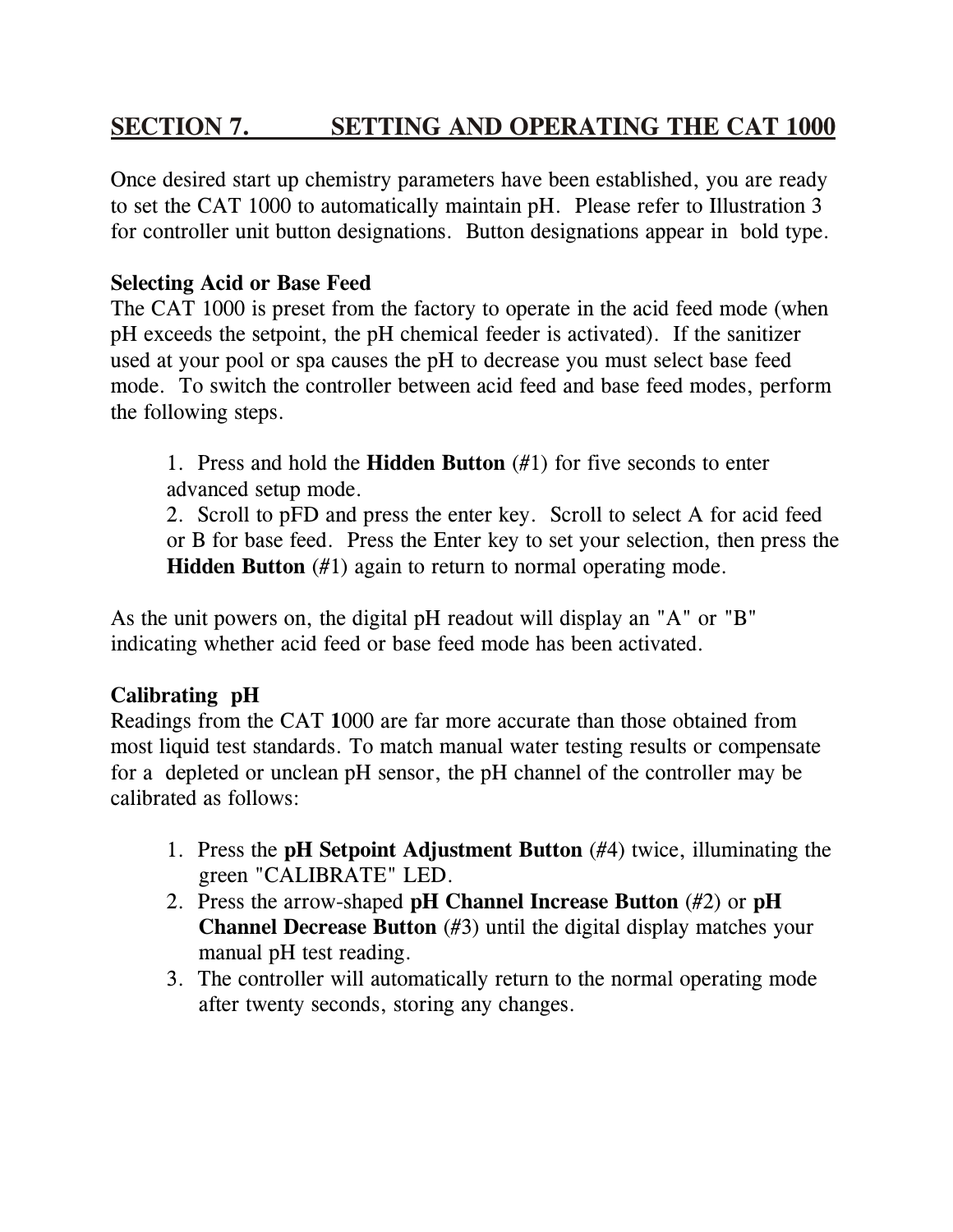#### **Changing the pH Setpoint**

The CAT 1000 is preset from the factory to maintain pH at 7.5. To set pH control at a different level, perform the following:

- 1. Press the **pH Setpoint Adjustment Button** (#4) until the green "SET" LED is illuminated.
- 2. Press the arrow-shaped **pH Channel Increase Button** (#2) or **pH Channel Decrease Button** (#3) until the digital display matches your desired pH control level.
- 3. The controller will automatically return to the normal operating mode after twenty seconds, storing any changes.

#### **Manually Activating pH Feed**

To manually enable the pH chemical feeder press the **pH Channel Mode Selection Button** (#5) until the green "MANUAL" LED is illuminated. The chemical feeder will operate continuously for 30 minutes, and then automatically revert to "Auto" to prevent accidental over-feeding.

#### **Manually Disabling pH Feed**

To manually prevent operation of the pH chemical feeder press the **pH Channel Mode Selection Button** (#5) until the red "OFF" LED is illuminated. Automatic pH feeding will be disabled. So that the user may have time to enter selections, the chemical feeding cycle will not be interrupted for approximately ten seconds.

#### **Automatically Controlling pH Feed**

For automated control of the pH chemical feeder press the **pH Channel Mode Selection Button** (#5) until the green "AUTO" LED is illuminated. The chemical feeder will operate automatically in proportion to chemical demand. So that the user may have time to enter selections, the chemical feeding cycle will not be interrupted for approximately ten seconds.

#### **About Proportional Feed**

The CAT 1000 features an advanced proportional feed algorithm which constantly analyzes demand for chemicals and initiates feeding in intervals based on the relationship between setpoint and actual water sample values. This feature is highly valuable in maintaining precise control of water chemistry in most applications.

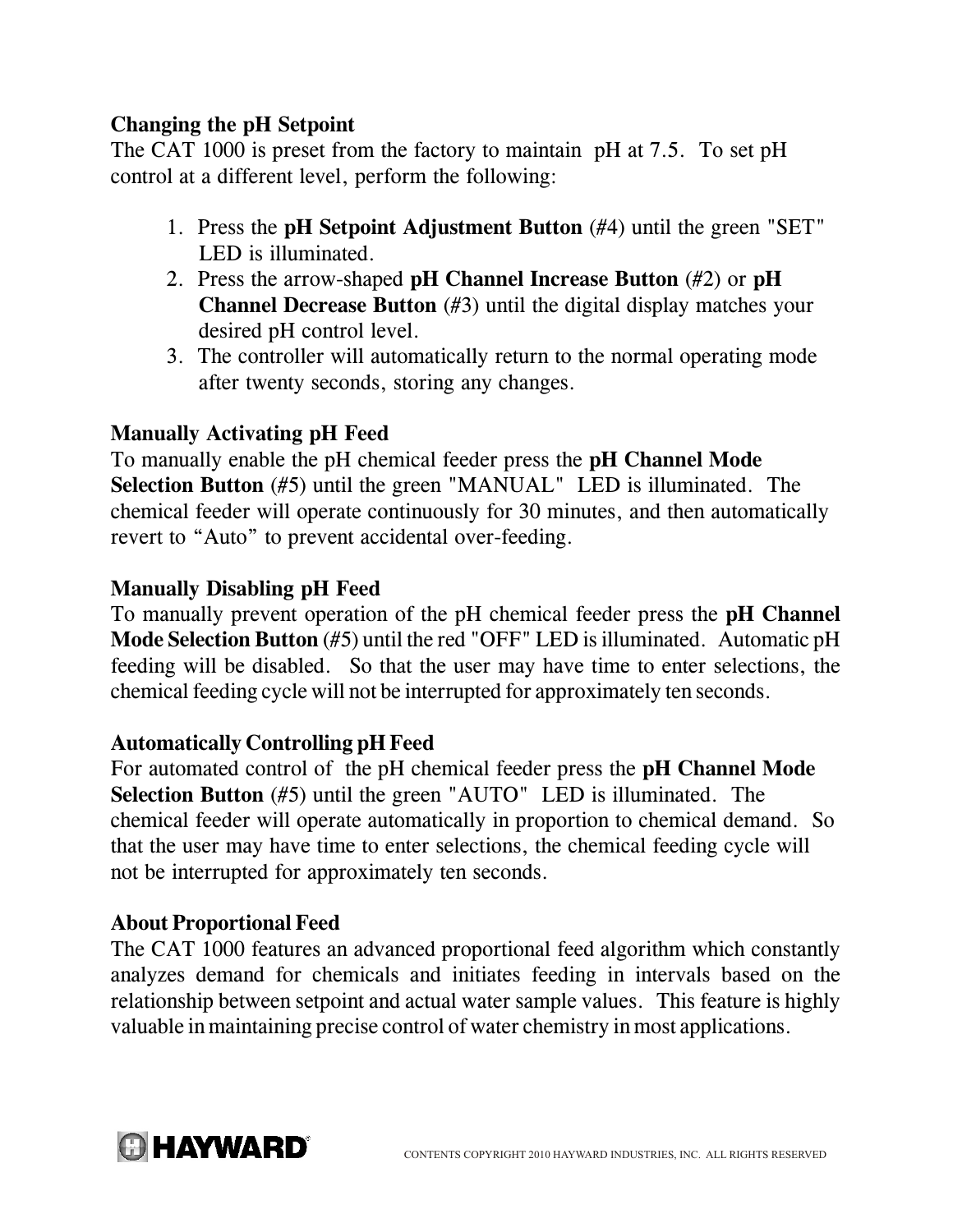#### **ILLUSTRATION 3. CAT 1000 SWITCH AND KEYPAD FUNCTIONS**

| <b>BUTTON DESIGNATION</b> | <b>DESCRIPTION</b>                              |  |
|---------------------------|-------------------------------------------------|--|
|                           |                                                 |  |
|                           | <b>Hidden Button (Located Behind "pH" Text)</b> |  |
| $\mathbf{2}$              | pH Channel Increase Button                      |  |
| 3                         | pH Channel Decrease Button                      |  |
| 4                         | pH Channel Setpoint Adjustment Button           |  |
| 5                         | pH Channel Mode Selection Button                |  |
|                           |                                                 |  |

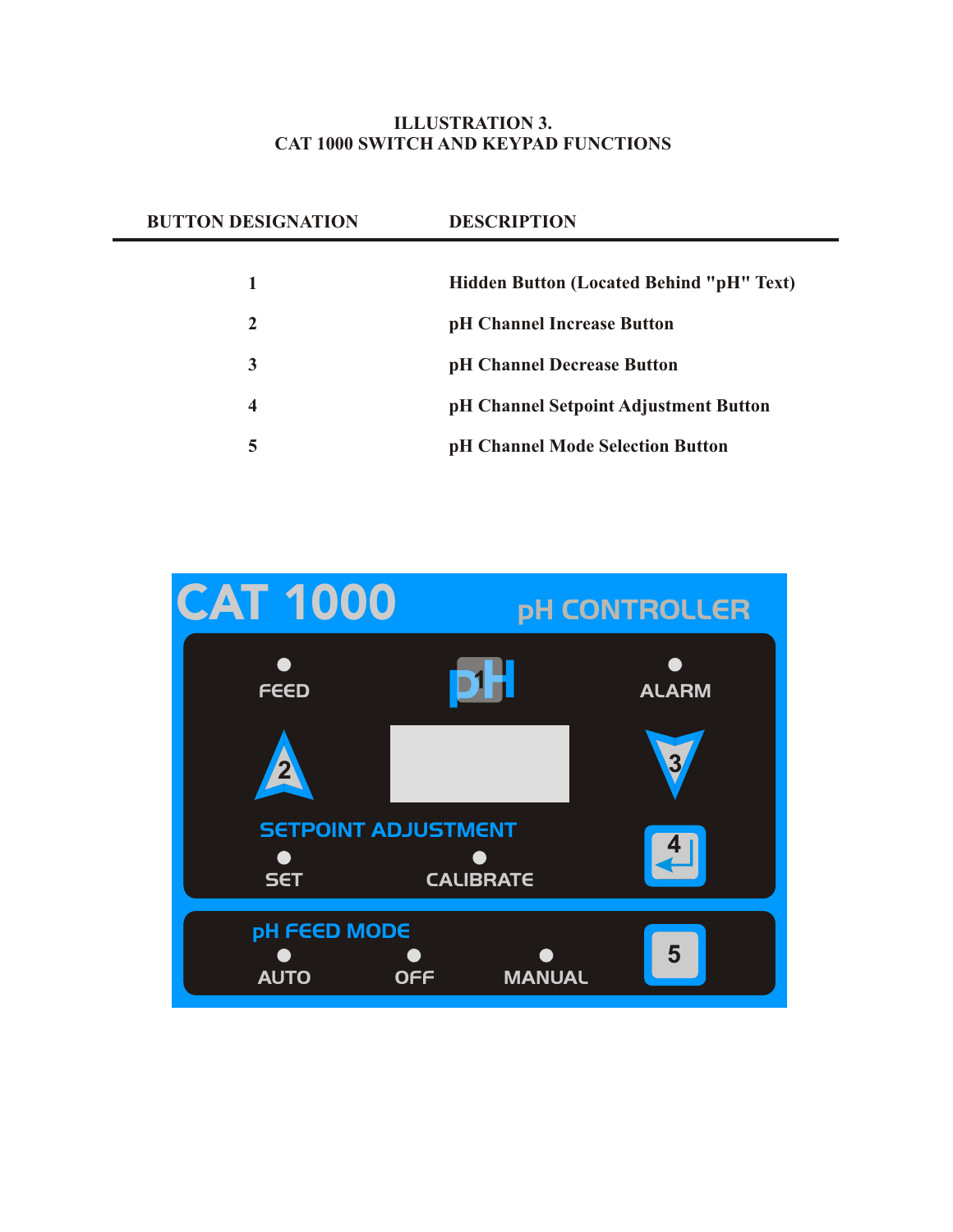The CAT 1000 offers a host of advanced options to ensure compatibility with a wide variety of applications. The advanced programming menu contains features which are usually implemented during initial dealer setup and do not need to be routinely changed by the operator.

#### **Enhanced No-Flow Alarm**

The no-flow alarm displays the prompt on the LED display, in addition to activating the pH Alarm indicator and sounding the audible alarm:

*no Flo*

#### **Power On Display**

At power on, the controller displays the pH feed mode and firmware version number. The pH feed mode is displayed on the LED display:

*A*

Acid feed selected. *A*

Base feed selected. *b*

The firmware version number is displayed on the ORP channel LED display:

*6.12*

Firmware version number (or later).

#### **Entering Advanced Setup Mode**

Find the **Hidden Button** (#1) located behind the large pH text over the pH digital display.

- 1. Press and hold the **Hidden Button** (#1) for five seconds to enter advanced setup mode.
- 2. Press the **Up** (#2) and **Down** (#3) arrow buttons to scroll through programming options.
- 3. Press the **Enter Button** (#4) to make a selection.

#### **pH Feed Mode (Acid or Base Feed)**

 pH Feed. Selects the condition under which the pH feed output is activated. *P.Fd*

- Acid (default). pH feed output is activated when the measured pH is greater than the pH setpoint, indicating the need to feed acid to decrease the pH of the water. *A*
- Base. pH feed output is activated when the measured pH is less than the pH setpoint, indicating the need to feed base to increase the pH of the water. *b*

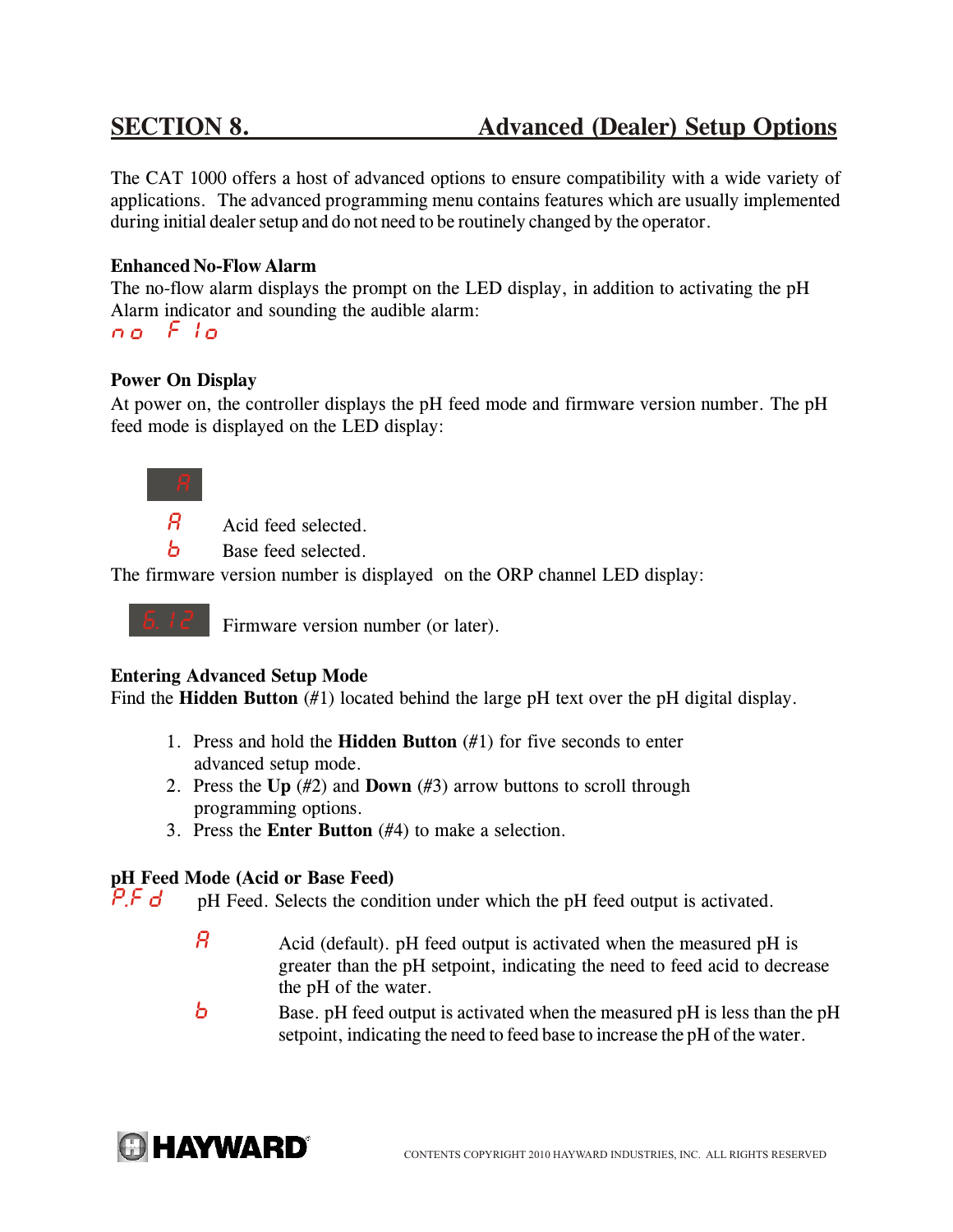# .**pH Proportional Feed** *P.PF*

pH Proportional Feed. Selects either fixed setpoint or proportional control.

- Off. The pH feed output is activated based on a simple above or below setpoint decision. When the measured pH value is less than or equal to the pH setpoint (pH Feed: Acid selected) or greater than or equal to the pH setpoint (pH Feed: Base selected) the pH output feed is turned off. Otherwise, the pH feed output is turned on. *OFF*
- On (Default). The pH feed output is activated based on the difference between the pH setpoint and the measured pH value. As the difference increases, the duration the pH feed output is turned on increases to 20, 30, 40, and 50 seconds of the 60 second cycle, and then the pH feed output is turned on continuously. *On*

#### **pH Overfeed Timer**

Over Feed Timers prevent potentially dangerous, unintentional, dispensing of chemicals. Hayward recommends always having the "Over Feed Time Out" functions enabled as a precautionary measure. By disabling the "Over Feed Time Out" the over feeding of chemicals could occur and create unsafe water chemistry conditions. Over feeding chemicals is dangerous and could potentially harm patrons.

pH Overfeed Timer. When Off is selected, the pH feed output will remain activated as long as a pH feed condition is indicated. When any other selection is made, an overfeed limit timer is enabled on the pH feed output. After the pH feed output has been turned on for a period of time greater than this limit, the pH channel is turned off and placed into an overfeed alarm condition which must be manually reset. *P.OF*

If pH Proportional Feed: On has been selected, the pH feed output must be on continuously for the overfeed time limit, rather than in the part of the proportional feed cycle in which the pH feed output is on for only a portion of the 60 second proportional feed cycle.

After the pH feed channel is placed into the overfeed alarm condition, the pH channel is turned off and the pH Feed Mode indicator flashes rapidly to indicate the alarm. Press the pH Feed Mode button to return the pH channel to the off, manual or automatic feed mode. This will reset the pH overfeed alarm and restart the overfeed timer. The pH overfeed alarm will also be reset if the controller is powered off and then back on.

The pH overfeed timer is disabled when the pH Feed Mode button is used to place the pH channel in the manual feed state.

- Off The pH feed output will remain on for an unlimited amount of time. *OFF*
	- 15 Minutes. *15*
	- 30 Minutes. *30*
- 60 Minutes (1 Hour). *60*
- 120 Minutes (2 Hours). *120*
- 180 Minutes (3 Hours). *180*
- 240 Minutes (4 Hours)- default. *240*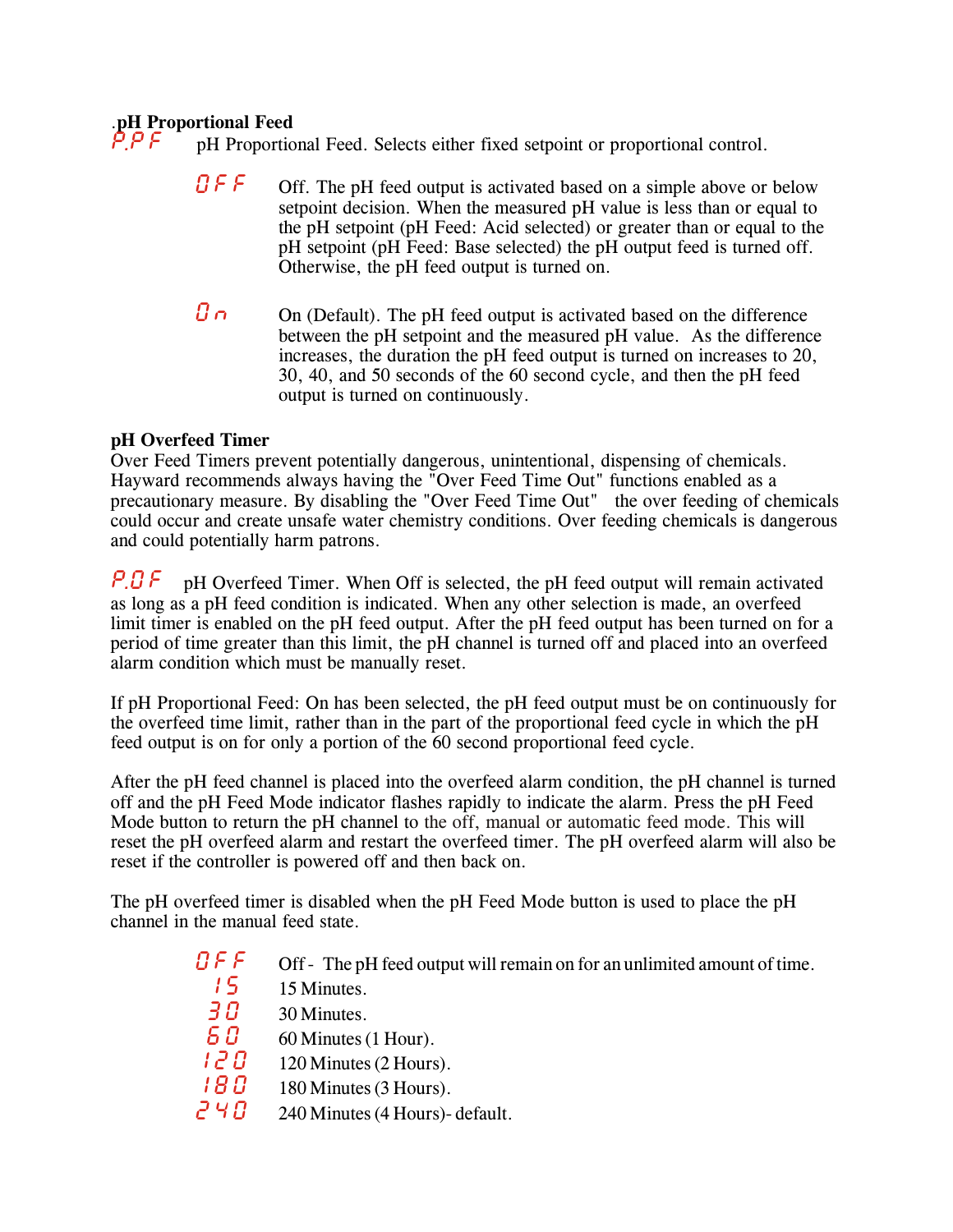#### **pH Low Alarm Limit**

pH Alarm Limit Low. Sets the low alarm point for the pH channel. When the *P.AL* measured pH value is less than this limit, the audible alarm will be activated and the pH feed output will be disabled. The alarm will be cleared and feed will resume automatically when the measured pH value returns to within the non-alarm range.

> Use the UP and DOWN buttons to select a value between 6.0 and 9.0 pH. The value must be less than the pH alarm high value. The default value is 6.8 pH. *6.8*

#### **pH Alarm High Limit**

pH Alarm Limit High. Sets the high alarm point for the pH channel. When the measured pH value is greater than this limit, the audible alarm will be activated and the pH feed output will be disabled. The alarm will be cleared and feed will resume automatically when the measured pH value returns to within the non-alarm range. *P.AH*

> Use the UP and DOWN buttons to select a value between 6.0 and 9.0 pH. The value must be greater than the pH alarm low value. The default value is 8.2 pH. *8.2*

#### **Clear All Programming and Restore Factory Defaults**

 Factory Clear. Returns all controller operating parameters to their default values. *Clr*

#### **Demonstration Mode**

 Places the controller in Demo Mode for showroom display, presentations, etc. *dEo*

#### **Audible Alarm (Beeper)**

The Beeper setting allows the audible alarm to be enabled (default) or disabled. *bPr*

#### **Serial Interface**

- The CAT 1000 includes a standard RS232 serial interface. A header assembly and cable are required to connect. *Srl*
	- Online Communications. Use this selection when the controller is attached to a PC or building automation system. *Onl*
	- Printer (default). Use this selection when the controller is attached to a CAT Serial Printer to make a hard-copy record of controller operating parameters. The printer is supplied with a cable to connect it to the controller. The CAT Serial Printer prints one data record at 15 minute intervals. Data recorded includes pH measured values, and the feed output and alarm status. *Prn*

When all desired settings have been entered, press the Hidden Button or wait 30 seconds and the controller will return to default operating mode.

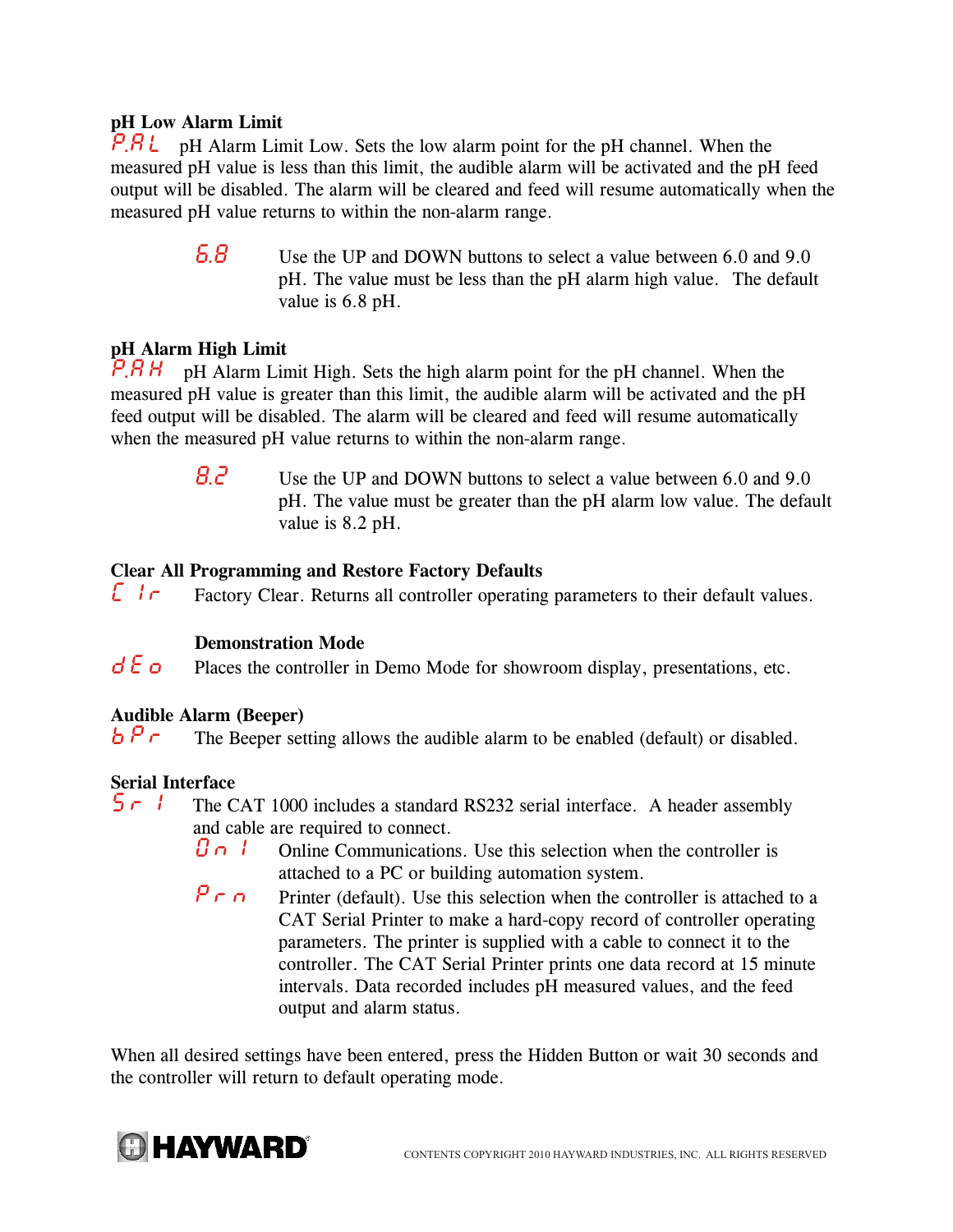Please refer to Illustration 4 with reference to designations of the various LED indicator lights on the front panel. Please note that for enhanced viewing the CAT 1000 features a "dead-front" display panel, so only illuminated indicators will be visible to the user. All lights and indicators are activated during power-on.

### **pH Feed Indicator (#1)**

This green LED is illuminated whenever the pH chemical feeder is automatically or manually activated.

#### **pH Alarm Indicator (#2)**

Illumination of this red indicator is accompanied by an audible alarm and indicates that pH is outside of the safe operating range. Check that the pH chemical feeder is functioning properly and that an adequate chemical supply is available.

#### **pH Digital Display (#3)**

The red digital numeric display of the pH channel normally indicates the current pH of the pool or spa water (as calibrated) passing through the filtration system. Pressing the **pH Setpoint Adjustment Button** until the red "SET" LED is illuminated causes the pH setpoint to be displayed.

#### **pH Setpoint Adjustment Mode Indicator (#4)**

This green LED is illuminated whenever the controller is in the pH setpoint adjustment mode. Setpoint adjustment is allowed only when this LED is illuminated.

#### **pH Calibrate Mode Indicator (#5)**

This green LED is illuminated whenever the controller is in the pH calibration mode. Calibration of the pH display is allowed only when this LED is illuminated.

#### **pH Automatic Control Indicator (#6)**

This green LED is illuminated when pH is under automated control.

### **pH Manual Off Indicator (#7)**

This red LED is illuminated when pH feeding is manually disabled.

#### **pH Manual On Indicator (#8)**

This green LED is illuminated when pH feeding is manually activated.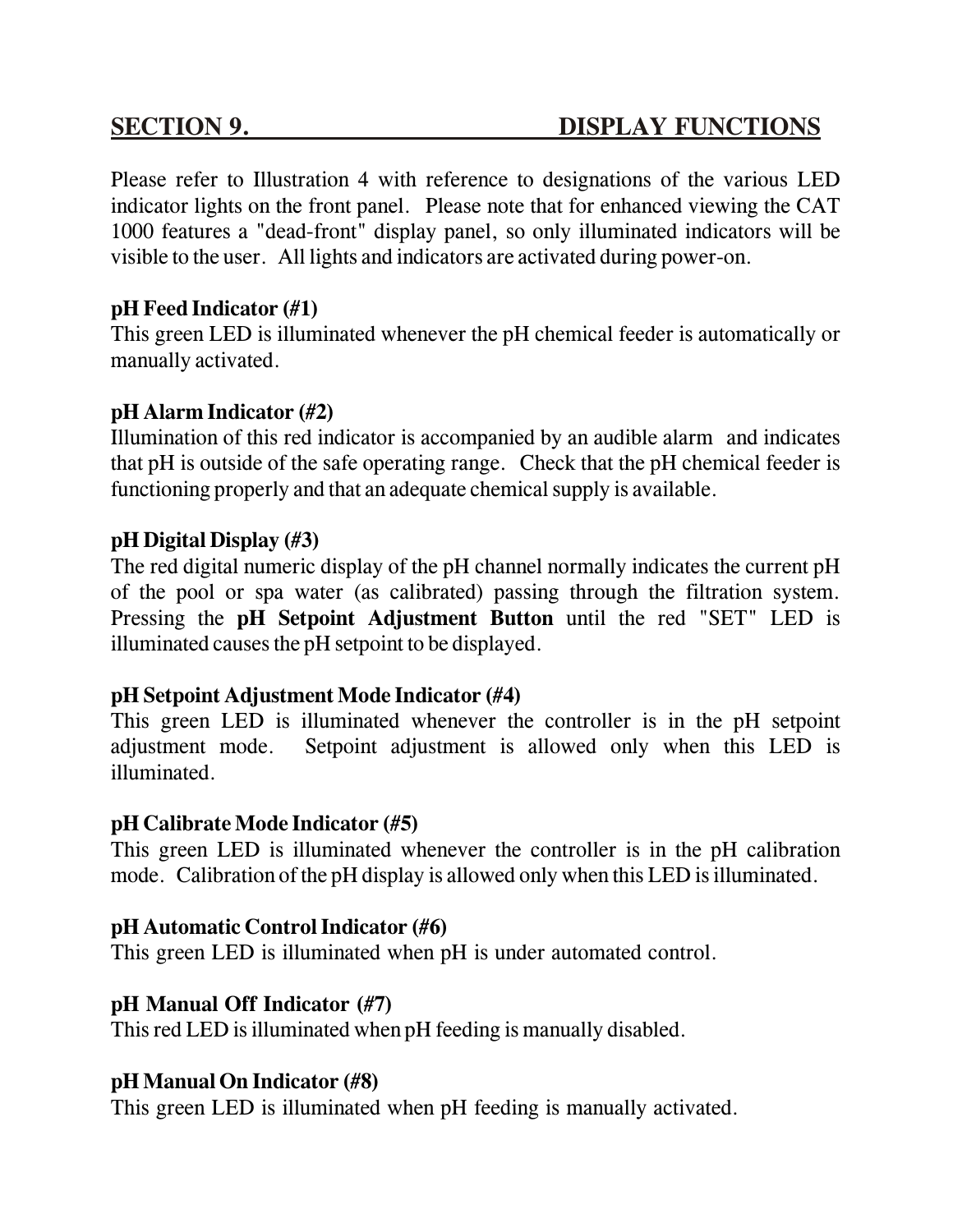#### **ILLUSTRATION 4. CAT 1000 INDICATOR DESIGNATIONS & FUNCTIONS**

| <b>DESIGNATION</b> | COLOR / TYPE     | <b>DESCRIPTION</b>                    |
|--------------------|------------------|---------------------------------------|
|                    | <b>GREEN LED</b> | pH FEED INDICATOR                     |
| $\overline{c}$     | RED LED          | pH OUT OF RANGE ALARM                 |
| 3                  | DIGITAL DISPLAY  | pH INDICATOR/SETPOINT/CALIBRATION     |
| $\overline{4}$     | <b>GREEN LED</b> | pH SETPOINT ADJUSTMENT MODE INDICATOR |
| 5                  | <b>GREEN LED</b> | pH CALIBRATION MODE INDICATOR         |
| 6                  | <b>GREEN LED</b> | AUTOMATIC pH CONTROL INDICATOR        |
| 7                  | <b>RED LED</b>   | pH FEED MANUALLY DISABLED             |
| 8                  | <b>GREEN LED</b> | <b>pH FEED MANUALLY ACTIVATED</b>     |



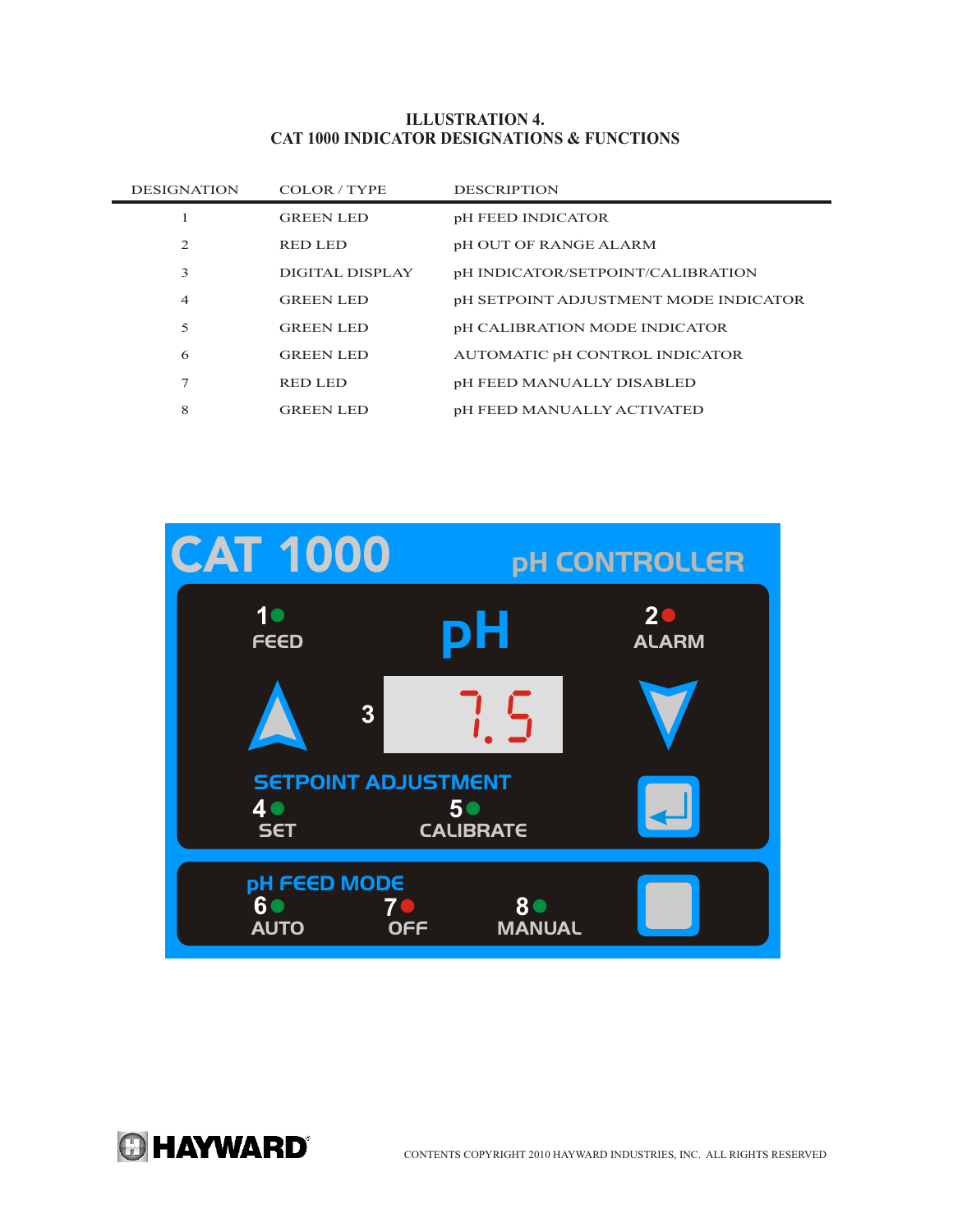### **CAT 1000 CONTROLLER**

The CAT 1000 controller unit is virtually maintenance free. Cleaning of the enclosure, front panel and flow cell can be performed using a clean, soft cloth moistened with mild soap and water solution or glass cleaner. Use of abrasives or harsh chemicals may damage the enclosure and membrane switch panel.

### **WATER MAINTENANCE**

Always test and record water chemistry readings in compliance with Health Department requirements using a quality manual test kit. Calibrate pH periodically as described earlier in this manual.

### **PRECISION CALIBRATION**

The CAT 1000 controller provides instrument-grade accuracy which exceeds that of most liquid-standard water testing kits. Therefore, it may be preferable to calibrate pH using commercially available reference solutions.

#### **SENSOR MAINTENANCE**

The sensor must be clean and free from oil, chemical deposits and contamination to function properly. After saturation in pool or spa water, the sensor may need to be cleaned on a weekly or monthly basis depending on bather load and other facilityspecific characteristics. Slow response, increased need to calibrate pH, and inconsistent readings are indications that the sensor is in need of cleaning.

To clean the sensor, disconnect from the controller and carefully remove them from the flow cell. Clean the reference junction (the white teflon ring at the bottom of sensor body) with a soft tooth brush and regular tooth paste. A household liquid dishwashing detergent may also be used to remove any oil. Rinse with fresh water, replace teflon thread-seal tape, and reinstall sensor. Hand tighten only.

Never allow a pH sensor to dry completely. Drying will damage the reference junction and void the sensor warranty.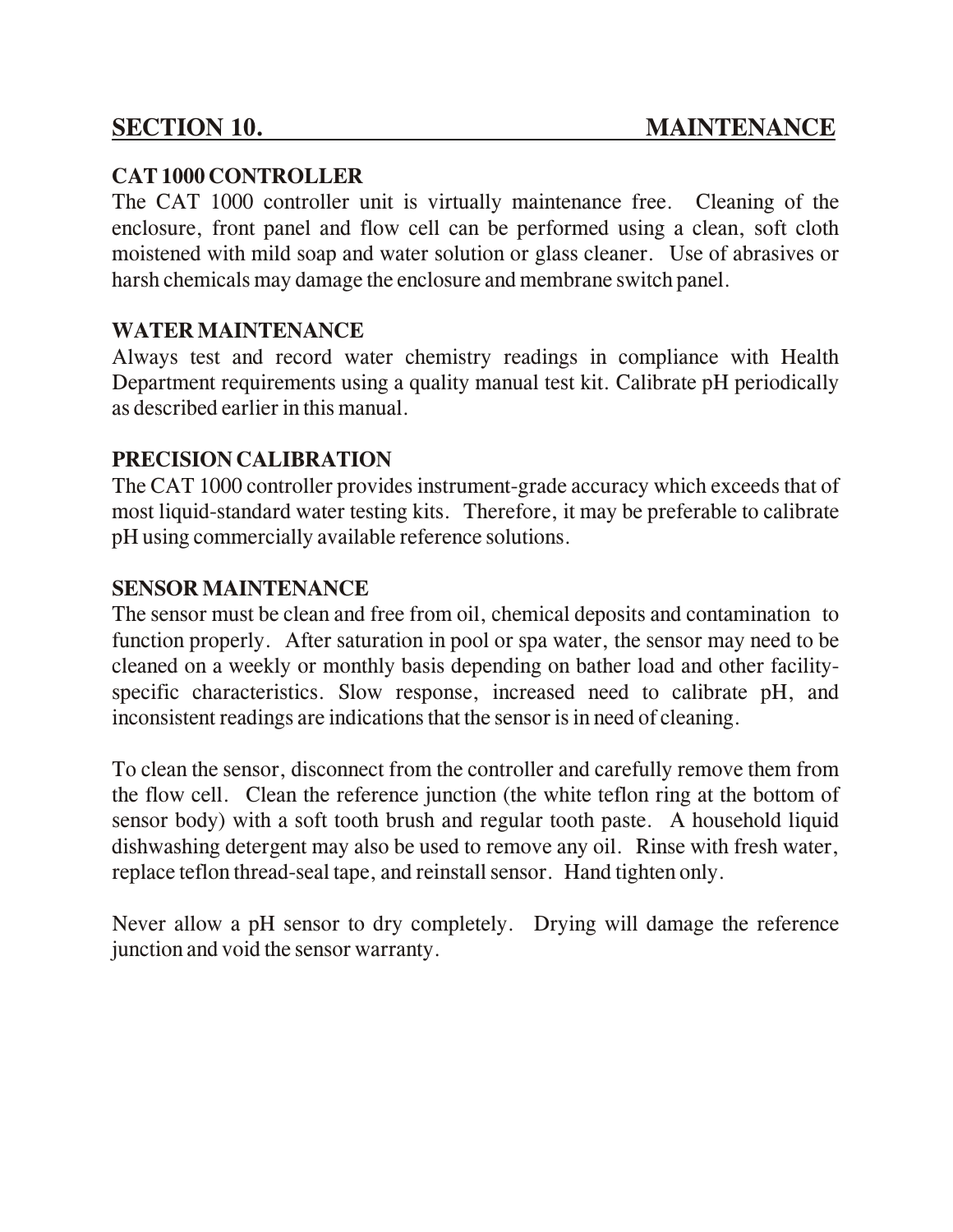#### **SENSOR REPLACEMENT**

CAT Professional Series pH sensors are engineered to provide the highest performance and longest possible functional service life. If a properly cleaned sensor provides unstable readings or requires excessive calibration, the sensor should be replaced. For optimum controller performance, replace with genuine CAT Professional Series sensor PRO15-2.

#### **SENSOR STORAGE**

Exposure to atmospheric conditions will cause the sensor tips to dry out. Always remove and properly store pH sensor in the soaking cap provided if sensor is to be removed or stored for one hour or longer. Although CAT Professional Series sensors are freeze-resistant, they must be protected from freezing temperatures when not in use.

Store sensor in the soaking cap provided, making sure that the container is filled with the original storage solution or clean water. If the storage container has been misplaced, store sensors individually in small glass or plastic containers with clean water covering sensor tips.

#### **CONTROLLER STORAGE**

The controller unit is subject to damage by electro-static discharge (ESD) when the sensor cables are disconnected. Always reinstall the BNC protective covers prior to storing or transporting the CAT 1000 controller unit.

#### **WINTERIZATION**

The pH sensor should be prepared for storage as outlined above and protected from freezing temperatures. Although the CAT 1000 controller is designed to withstand a broad temperature range, winter storage in a secure location is desirable.

The flow cell and poly tubing must be drained prior to exposure to freezing temperatures. Either purge all water using compressed air or thoroughly drain through the valve ports and tubing connections.

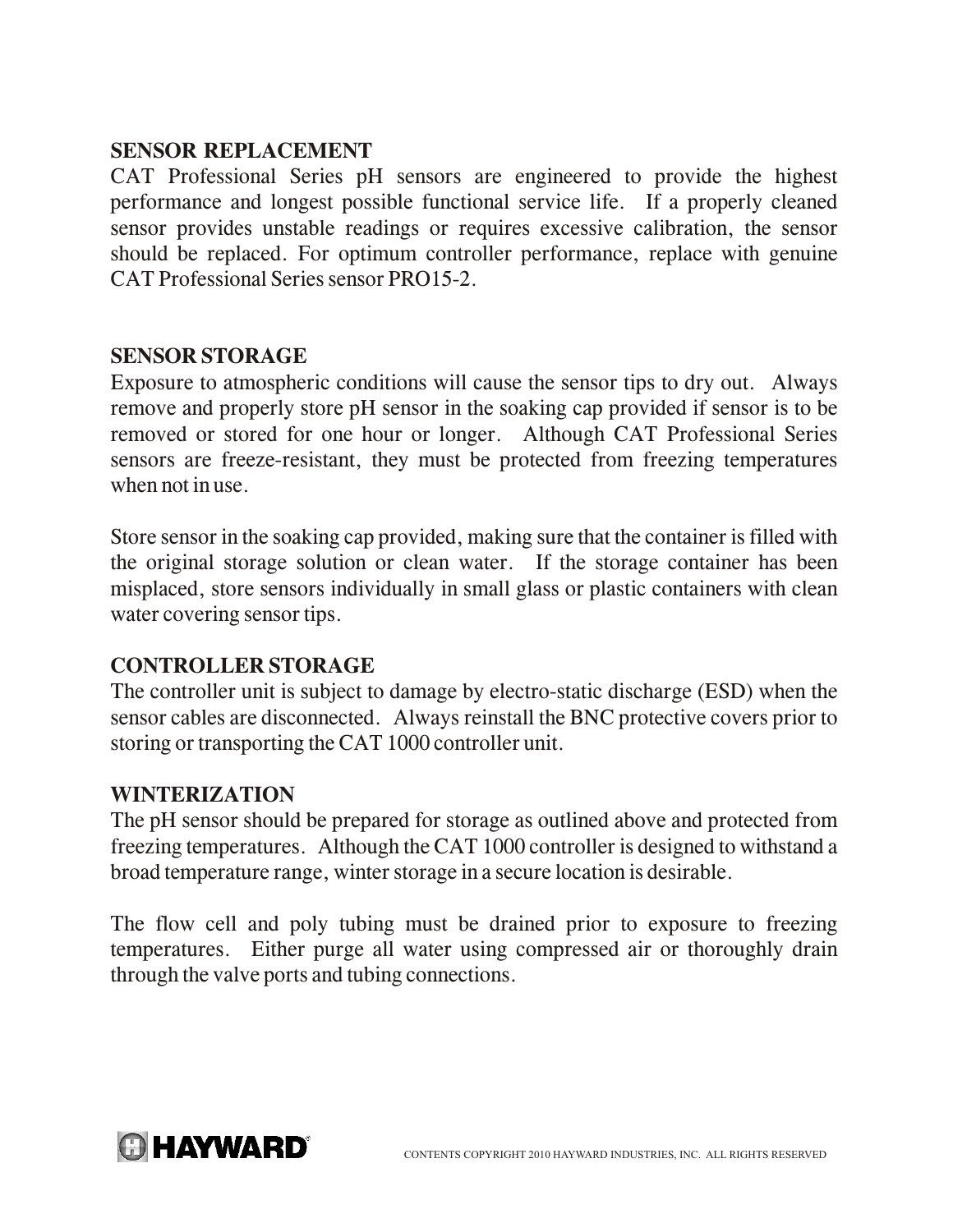Each CAT 1000 controller is manufactured to the highest quality standards and then thoroughly tested before leaving the factory. State of the art design and fabrication technology ensure years of trouble free operation. Most apparent malfunctions can be solved through the following corrective actions:

#### **No lights are illuminated when controller is powered on.**

- 1. Check circuit breaker and/or receptacle for proper operation. Connect to functional grounding-type GFCI protected power source.
- 2. Check for damaged power cord or connector.

#### **Alarm light(s) and tone are observed.**

- 1. Ensure that filtration system is functioning properly, flow is adequate, and water chemistry is in balance.
- 2. Ensure that sensor and power cables are properly connected to their respective connectors on the controller unit.
- 3. Check chemical feeders for proper operation.
- 4. Ensure that flow sensor is properly installed and connected.

#### **pH chemical feeder is not activated as expected.**

- 1. Ensure that acid/base feed mode is properly set for your chemical feeding requirements.
- 2. Make sure "auto" pH feed mode is selected.
- 3. Check pH Setpoint.

#### **pH requires frequent calibration**.

1. Clean the pH sensor as outlined in the maintenance section. If sensor continues to provide unstable readings after cleaning, replace sensor.

#### **pH readings are inconsistent or slow in response.**

- 1. Ensure that sensor cables are properly connected to their respective BNC connectors on the controller unit.
- 2. Clean the sensors as outlined in the maintenance section. If sensors continue to provide unstable readings after cleaning, replace sensors.
- 3. Check to ensure that all electrical equipment in the facility pump room is properly bonded.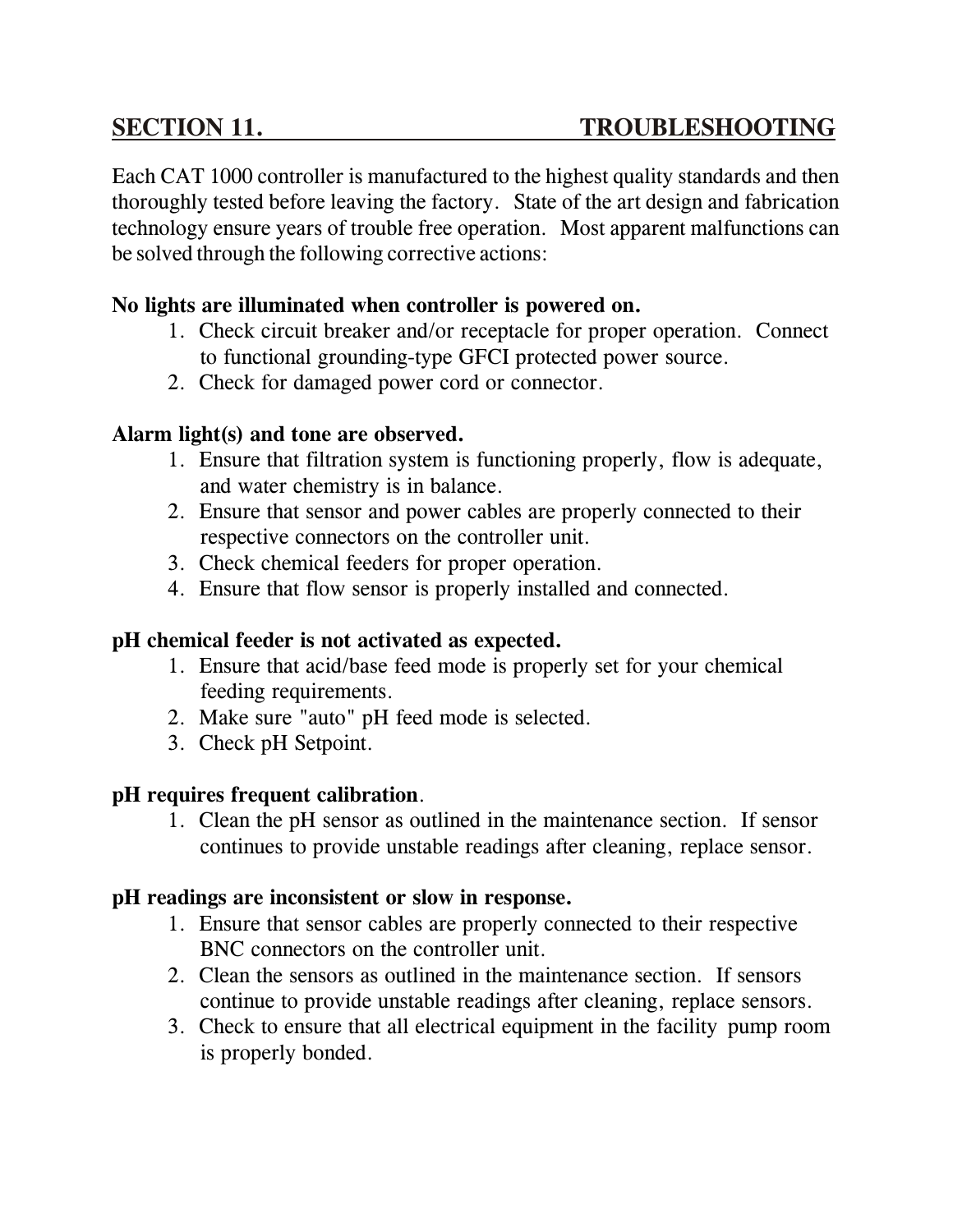#### **pH chemical feeder runs continuously.**

- 1. Make sure "auto" feed mode is selected.
- 2. Ensure that chemical feeders are properly connected to their respective connectors on the controller unit.

#### **pH feeding overshoots the setpoint.**

- 1. Ensure that each chemical feeder is properly sized.
- 2. Check concentration of sanitizer or pH chemical.

#### **pH feeding does not reach the setpoint.**

- 1. Ensure that each chemical feeder is properly sized.
- 2. Check concentration of sanitizer or pH chemical.
- 3. Check chemical feeders and injection points for proper operation.

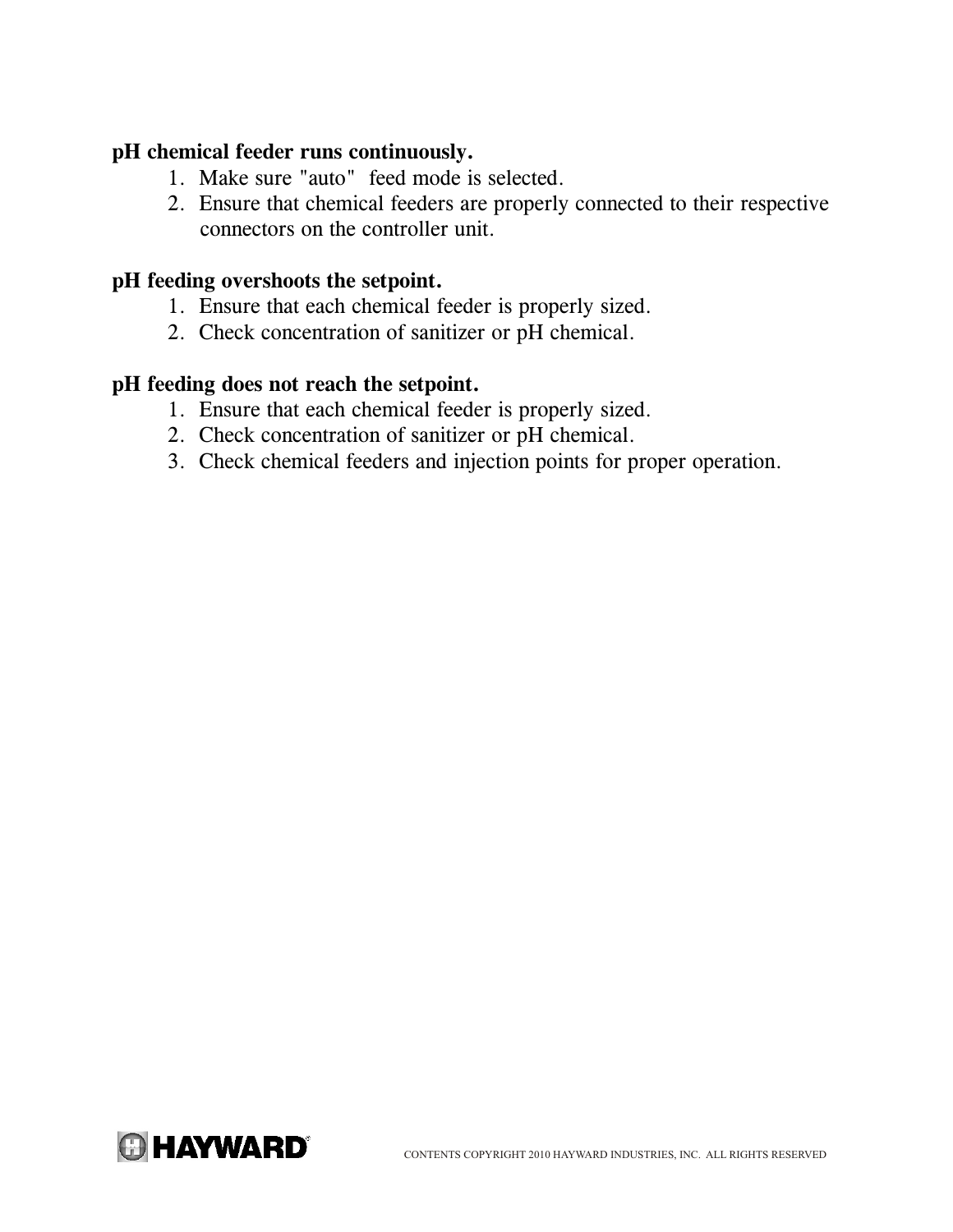# **SECTION 12. TECHNICAL SPECIFICATIONS**

| <b>Display Range:</b>                              | pH                                                                                                              | $0.0 - 9.9$                                                                                                    |
|----------------------------------------------------|-----------------------------------------------------------------------------------------------------------------|----------------------------------------------------------------------------------------------------------------|
| <b>Setpoint Range:</b>                             | pH                                                                                                              | $7.0 - 8.0$                                                                                                    |
| <b>Default Settings:</b>                           | pH                                                                                                              | 7.5                                                                                                            |
| <b>Calibration Range:</b>                          | pH                                                                                                              | 2.0 pH +/-                                                                                                     |
| <b>Control Accuracy:</b>                           | pH                                                                                                              | $0.1$ pH                                                                                                       |
| <b>Mode Selections:</b>                            | pH Feed<br>pH Selection<br>pH Mode                                                                              | Auto/Off/Manual<br><b>Acid/Base</b><br>Auto/Set/Calibrate                                                      |
| <b>Safety Systems:</b>                             | pH<br><b>Controller Unit</b><br><b>Required</b><br>Optional                                                     | <b>Audible &amp; Visual Alarms</b><br><b>Diagnostic Self Test</b><br><b>Flow Sensor</b><br><b>Remote Alarm</b> |
| pH & Sensor:                                       | <b>Casing Material</b><br><b>Junction Type</b><br><b>Wet End</b><br><b>Connector</b>                            | <b>Molded ABS</b><br><b>Teflon Reference</b><br>$1/2$ " NPT<br><b>Shielded BNC</b>                             |
| <b>Sensor Output Signal</b><br><b>Requirements</b> | $0-14$ pH                                                                                                       |                                                                                                                |
| <b>Power Input:</b>                                | 120/240 Volt AC, 10 AMP 50/60 Hz                                                                                |                                                                                                                |
| <b>Outputs:</b>                                    | pH Feed                                                                                                         | 4 Amp / 120 VAC<br>4 Amp/ 240 VAC<br>1 Amp / Dry Contact<br>1 Amp / Dry Contact                                |
|                                                    | <b>Remote Alarm</b>                                                                                             | 1 Amp / Dry Contact                                                                                            |
| <b>Optional Equipment</b>                          | <b>RS232 Computer Interface Cable</b><br><b>Thermal Printer</b><br><b>Three-Year Professional Series Sensor</b> |                                                                                                                |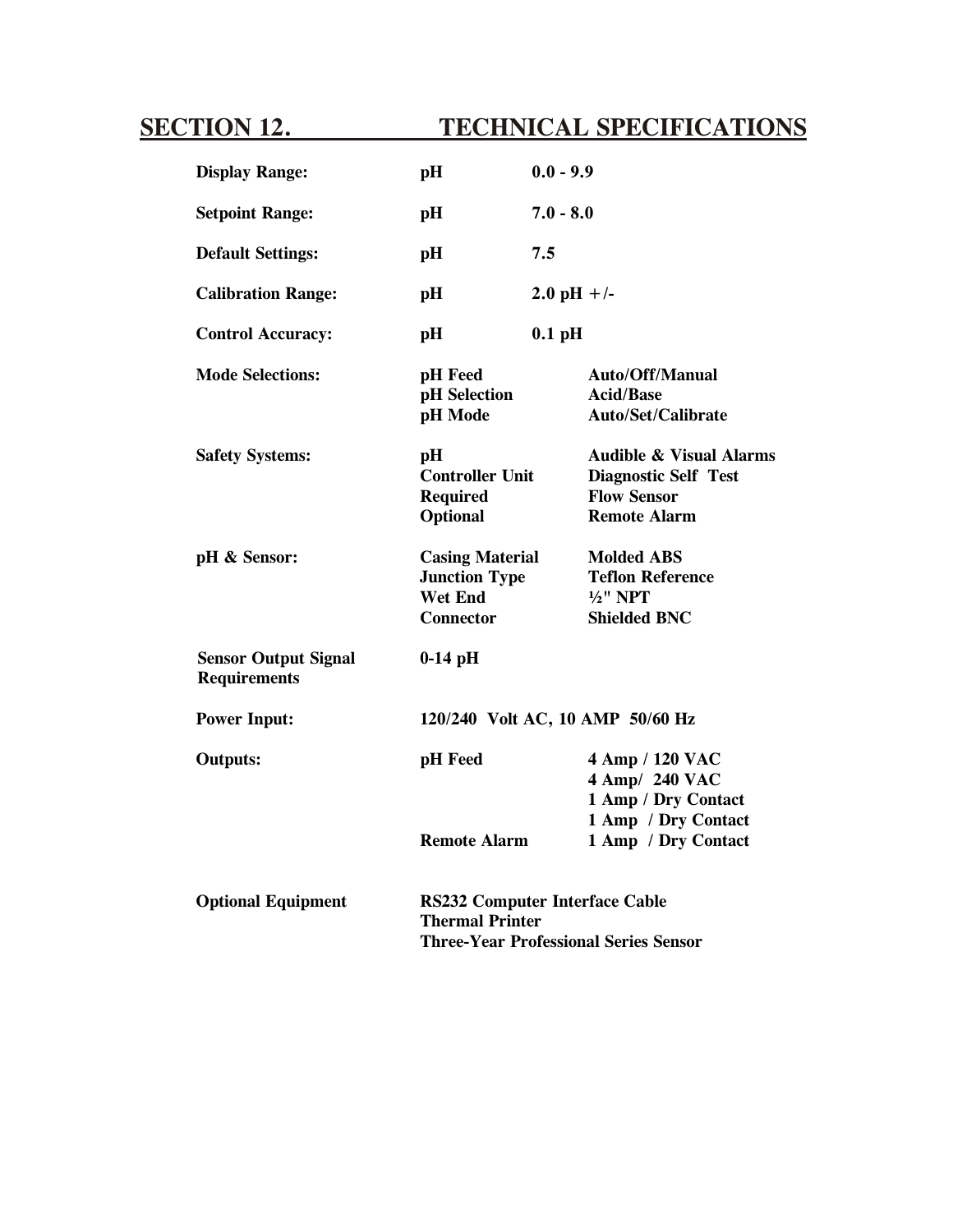### **LIMITED WARRANTY**

Hayward<sup>®</sup> warrants the CAT 1000 automated controller to be free of defects in material and workmanship for a period of five years from date of shipment from our factory or authorized distributor. Liability under this warranty is limited to the repair or replacement of any device or component which is returned to the factory within five years of delivery to original purchaser, shipping prepaid, and which is found to be defective upon examination.

Hayward® warrants all flow sensors, fittings and accessories to be free of defects in material and workmanship for a period of one year from date of shipment from our factory or authorized distributor. Professional Series pH sensors are warranted for a period of two years from date of shipment from our factory or authorized distributor. Liability under this warranty is limited to the repair or replacement of any device or component which is returned to the factory within the warranty period, shipping prepaid, and which is found to be defective upon examination.

Hayward® disclaims all liability for damage during transportation, for consequential damage of whatever nature, for damage due to handling, improper installation or operation, and for determining suitability for the use intended by the purchaser. Hayward® makes no warranties, either expressed or implied, other than those stated above. No representative has authority to change or modify this warranty in any respect. After obtaining a Return Merchandise Authorization form, any warranty claims should be directed to the following address:

Hayward Commercial Pool Products 10101 Molecular Drive Suite 200 Rockville, MD 20850 (USA) 800-657-2287 301-838-4001

092429A RevC